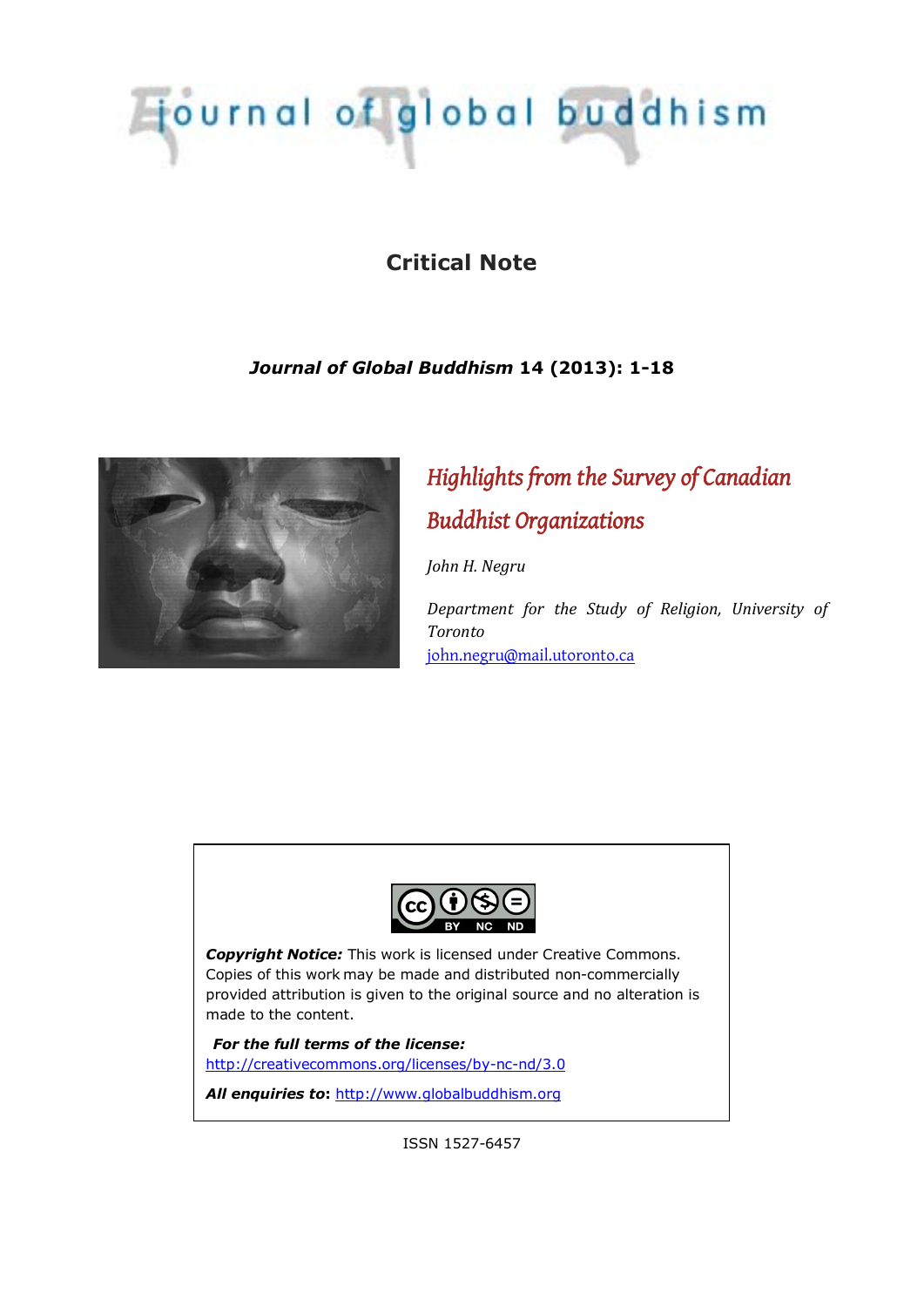#### Critical Note

## *Highlights from the Survey of Canadian Buddhist Organizations*

*John H. Negru*

## Abstract

There are currently 483 Buddhist organizations operating in Canada in 2012. This article presents highlights from data gathered in the first-ever survey of community development in these organizations, with some preliminary observations. The survey was created by John Negru, publisher of Canada's largest online database of Canadian Buddhist organizations, [www.canadianbuddhism.info](http://www.canadianbuddhism.info/), in association with the Department for the Study of Religion at the University of Toronto, in 2011. The survey contained twenty-six multi-part questions in two sections. The first section comprised directory information associated with specific organizations. The second section comprised sociological questions, the answers to which were supplied on condition of anonymity. Of 483 potential responses, 102 were received (21.1%). While not exhaustive, these responses are broadly spread over different locations, traditions, and institutional frameworks. Their distribution mirrors the geographical and lineage distribution of the full set. As such, they present a relatively accurate snapshot of current community development across Buddhist communities in Canada.

#### Introduction

1

here are currently 483 Buddhist organizations operating in Canada in 2012. This represents tremendous growth over the past fifty years, since in 1960 there were fewer than twenty-five Buddhist organizations operating here.<sup>1</sup> There has There are currently 483 Buddhist organizations operating in Canada in 2012. This represents tremendous growth over the past fifty years, since in 1960 there were fewer than twenty-five Buddhist organizations operating here Buddhism. There have also been a smaller range of studies into Canadian Buddhism as distinct from its counterpart in the United States $2$  and some monographs on specific Buddhist communities in Canada<sup>3</sup>, but no national survey has been undertaken to gather primary data from Canadian Buddhist organizations about their structures, members, and/or activities. The Canadian Buddhism Survey was initiated in the summer of 2011 to address this gap. Its goal was to gather sociological information about the state of community development amongst Buddhist organizations across the

<sup>1</sup> This is based on the personal experience of the author, who began Buddhist practice in Montreal, Canada in 1968. In 1972 he travelled across Canada visiting Buddhist organizations. In the 1980s, he was coordinator for the Toronto Buddhist Federation, and later a founder and Toronto coordinator for the Buddhist Council of Canada, in touch with a wide range of Buddhist organizations across the country. He was involved in the re-design of George Klima's buddhismcanada directory in 2009, and launched the [www.canadianbuddhism.info](http://www.canadianbuddhism.info/) directory in 2010, after Klima ceased operations.

<sup>2</sup> Notably, the work of John Harding, Victor Hori and Alexander Soucy (2010), Bruce Matthews (2006), and Jeff Wilson (2011, 2012).

<sup>3</sup> Notably, the work of Louis Cormier (2001), Janet McLellan (1999), and Terry Watada (1996).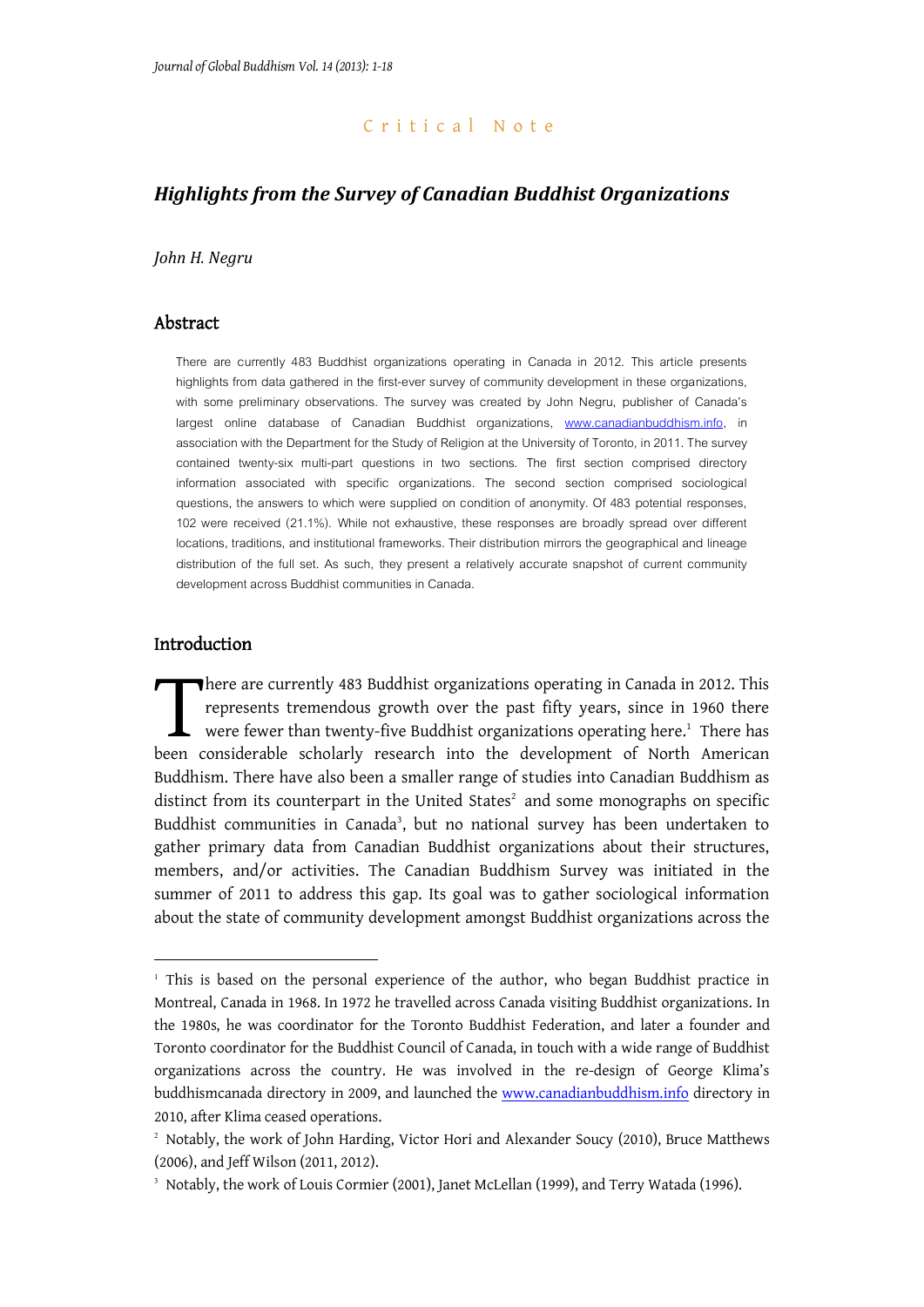country. The study was prepared by John Negru, Publisher at [www.canadianbuddhism.info](http://www.canadianbuddhism.info/), in collaboration with Dr. Frances Garrett, Associate Chair, Department for the Study of Religion, University of Toronto. The project was formally approved by the Department for the Study of Religion and the Office of Ethics Research at the University of Toronto.

## Methodology

1

In phase one, the survey $4$  was sent digitally to more than 380 Buddhist organizations across Canada. Seventy-four responses were received (19.5%). In an effort to reach organizations that could not be contacted via the Internet, a Vietnamese-speaking research assistant telephoned all of the Vietnamese organizations (many of whom do not have websites or e-mail), requesting confirmation of their contact information and inviting their participation in the survey. The majority confirmed their information but declined to participate in the survey. In phase two, the survey was mailed to 426 organizations that did not respond to the first phase or were not included in it because of their lack of Internet presence. An additional twenty-eight surveys were received. In addition, we were able to ascertain that twenty-one of the 504 organizations we had identified had closed, leaving us with a total of 483 active organizations and 102 responses (21.1%).

Other contextual data in this report was gathered from monitoring activity on the [www.canadianbuddhism.info](http://www.canadianbuddhism.info/) online directory since its inception in 2010. In the interest of keeping this article easy to read, all tables of survey results have been grouped in Appendix A.

For the purpose of our study, we define Buddhist organization as a non-profit entity (incorporated or informal) whose primary purpose is related to the practice of Buddhism. The vast majority of Canadian Buddhist organizations are congregations at their core, in the sense that Mark Chavez uses the term.<sup>5</sup> However, some are harder to categorize in this way, since the leaders are not usually hired employees in the Western sense, the activities mostly do not follow a church model, the congregations are often very small and/or ethnically heterogeneous, and Buddhist organizations that fulfill community centre needs are not easily categorized by conventional metrics.<sup>6</sup>

<sup>4</sup> A copy of the survey is included as appendix B to this article.

 $5$  "By 'congregation' I mean a social institution in which individuals who are not all religious specialists gather in physical proximity to one another, frequently and at regularly scheduled intervals, for activities with explicitly religious content and purpose, and in which there is continuity over time in the individuals who gather, the location of the gathering, and the nature of the activities and events at each gathering." (Chavez 2004: 1-2)

 $6\,$  For further analysis of how these variations affect identification of what constitutes a Buddhist organization, see the work of Wendy Cadge (2008).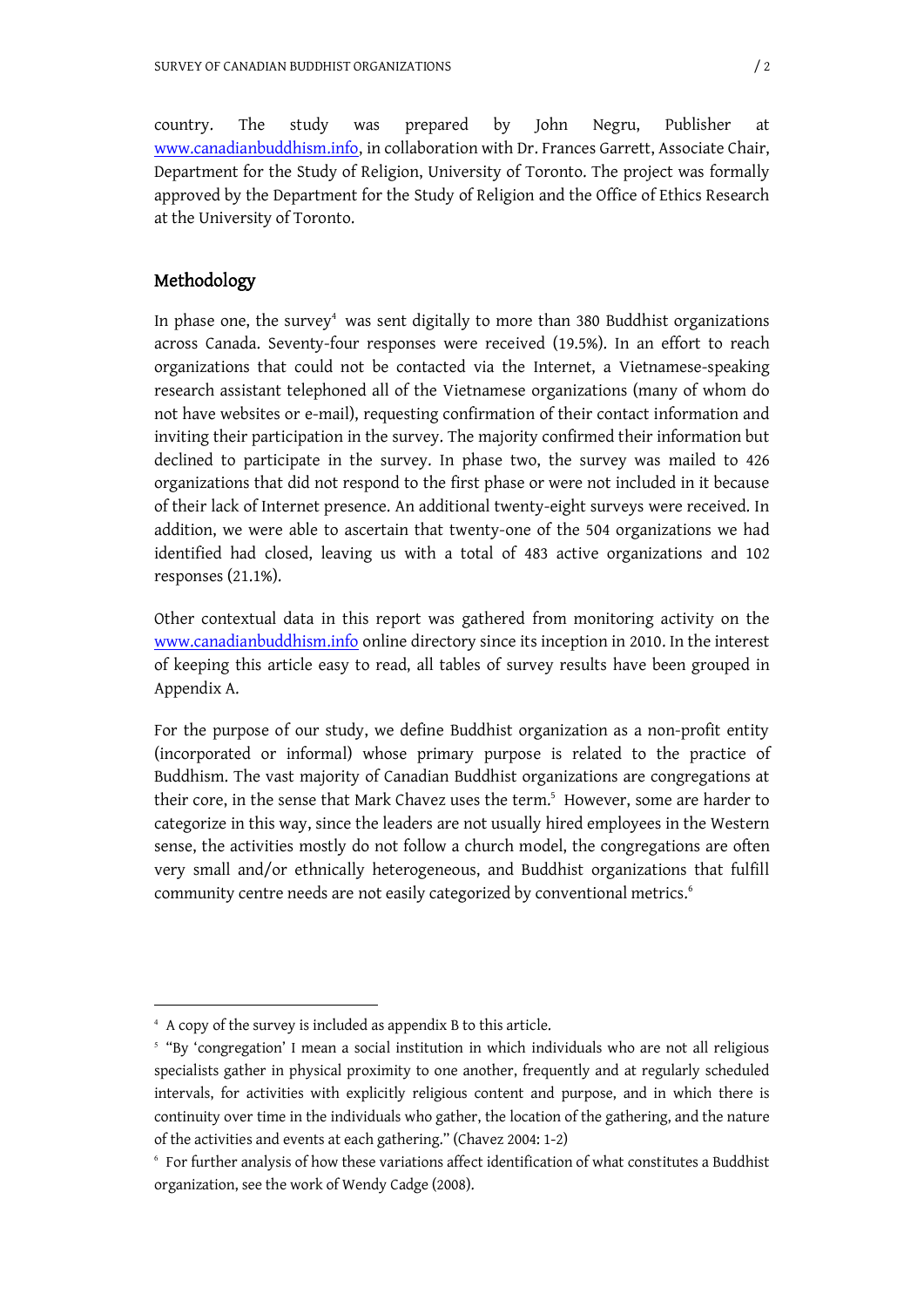1

### Buddhism in Canada in 2012

A general overview of Canada's Buddhist communities can be constructed from [www.canadianbuddhism.info.](http://www.canadianbuddhism.info./) Information for the directory has been gathered over a period of years from a variety of sources including direct contact, observation of organizations' websites, and lists compiled by the now-defunct [www.buddhismcanada.com](http://www.buddhismcanada.com/) directory and various other international Buddhist directories. In many instances, those earlier resources were not maintained and thus seriously out of date. A fairly rigorous process of vetting the information was conducted over a period of years.

The geographical distribution of Buddhist organizations across Canada is roughly congruent with population density (Table 1). The largest concentrations of activity are in Ontario, British Columbia, Quebec, and Alberta respectively. It should be noted that the disproportionately high number of Buddhist organizations in Nova Scotia, relative to general population, reflects the fact that Shambhala International is based there. Fifteen of the twenty-one Buddhist organizations in Nova Scotia are affiliated with Shambhala. No other lineage in Canada shows such geographical concentration.

The distribution of Buddhist organizations in Canada, organized according to tradition, lineage, and focus, reveals both representation from all backgrounds and considerable adaptation into new forms (Table 2). Organizations were given the opportunity to self-select these categories. In many cases, organizations chose multiple categories, which is why the numbers do not add up in simple arithmetical terms. For example, many (but not all) Shambhala centres described themselves as Kagyu and Nyingma too. Conversely, a number of Vipassana organizations in the Goenka tradition chose not to list themselves as Theravada. As seen in responses to a variety of questions throughout the survey, many centres identify most strongly with one particular tradition but have found linkages with multiple traditions and lineages, incorporating a broad spectrum of teachings and practices not usually associated with their own specific roots, and working to develop the most accessible vision of Buddhism for their eclectic congregations. There is also a significant group of organizations that have chosen an explicitly non-denominational approach. We believe these variant self-identifications are examples of hybridity, as defined by Jeff Wilson.<sup>7</sup>

Expanding the geographical data reveals the predominantly metropolitan nature of Buddhist organizations in Canada, aside from a few retreat centres (most of which are operated by their city founders). Combining that with the data on traditions, by

<sup>7</sup> He outlines the parameters on page 4 as follows: "Intersectarian contact among Buddhist groups in North America is not just about cooperation and exchange—diversity is always an opportunity for conflict and identity making as well. At the same time, however, groups and individuals at the temple are certainly influenced by their contact with each other and with forces beyond the temple, such that Ekoji's groups demonstrate noticeable hybridity, even in the face of their attempts to create themselves along specific sectarian lines. The result is a highly pluralistic Buddhism, which prizes commonality and contact among multiple Buddhist lineages, though not without instances of ambivalence." (Wilson, 2012: 4)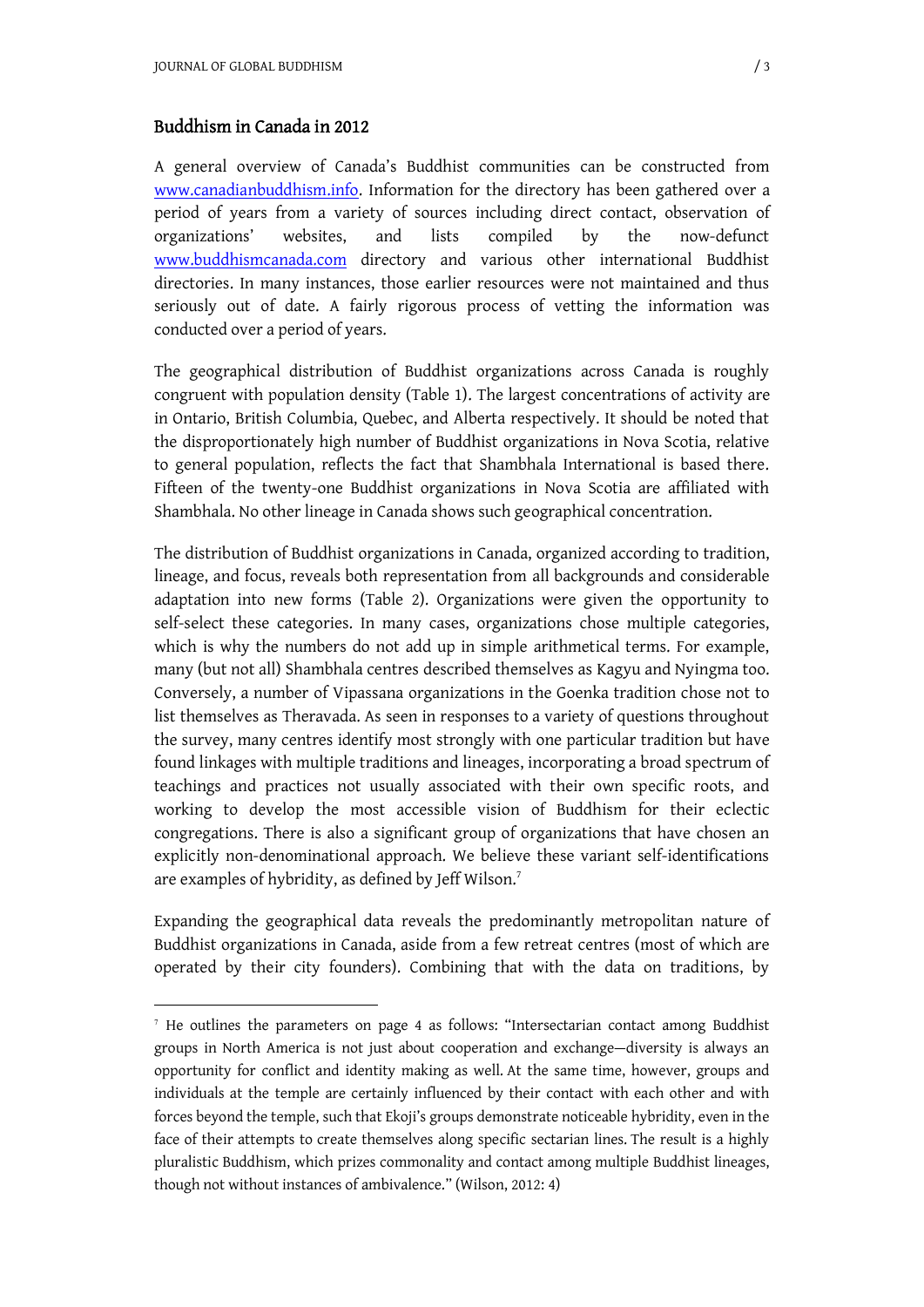In Jeff Wilson's article, "What is Canadian about Canadian Buddhism?" (2011), he notes that one of the five key places to look for Canadian Buddhist distinctiveness (and an area that has been especially neglected) is its history (Wilson, 2011: 538). This is relevant not merely in noting the birth of organizations, but also in records of their passing. In preparing the first edition of [www.canadianbuddhism.info](http://www.canadianbuddhism.info/) in 2010, it was discovered that a large number of organizations listed in previous directories, published in Canada or abroad, no longer had valid contact information. The directory was pruned again in 2012.<sup>9</sup> The key revelation of this list is that it shows a high degree of ferment. In countries where Buddhism has a long history, the development of new organizations usually happens in slow motion under the auspices of established institutions. That institutional support is largely lacking in Canada and, as a result, many centres are started by inspired individuals who quickly discover their intentions are not shared by enough people to make a go of it (Klima, 2006: 165). In other situations, centres that grew up around charismatic teachers, but that failed to establish solid roots and closed when that teacher moved on, was discredited in some way, or passed away. Even Jodo Shinshu churches with a long history of support from the Buddhist Churches of Canada have closed as the demographics of their congregations have changed. It is thus fair to say that the evolution of Buddhist communities in Canada over the past fifty years has illustrated the expression "two steps forward, one step back."

## The Canadian Buddhism Survey

<u>.</u>

We received 102 completed surveys, representing slightly more than twenty-one percent of the total number of organizations. Distribution across the surveys mirrors the ratios revealed in the tables derived from information in the [www.canadianbuddhism.info](http://www.canadianbuddhism.info/) directory. Table 6 and Table 7 show the distribution of survey responses, organized by province and by tradition respectively. For this reason, we believe the survey responses represent a relatively accurate snapshot of the national Buddhist landscape.

With regard to the notion that "Western" organizations are culturally most likely to respond and may skew our vision of the Buddhism that actually gets practiced in Canada, some points are worth noting. Fewer than half of the survey respondents identified their organizations as being comprised of greater than fifty percent Westerners. First- and second-generation Canadians are well represented in many organizations. Furthermore, whatever one surmises about Buddhism in Canada should be based on empirical evidence.

<sup>8</sup> The "Other" category in Table 3 includes associations, blogs, and charities whose main purpose is social action (as distinct from charitable foundations set up to administer temples).

<sup>9</sup> For the historical record, the complete list can be found at:

[http://www.sumeru-books.com/2012/10/impermanence-and-canadian-buddhist-organizations](http://www.sumeru-books.com/2012/10/impermanence-and-canadian-buddhist-organizations-)redux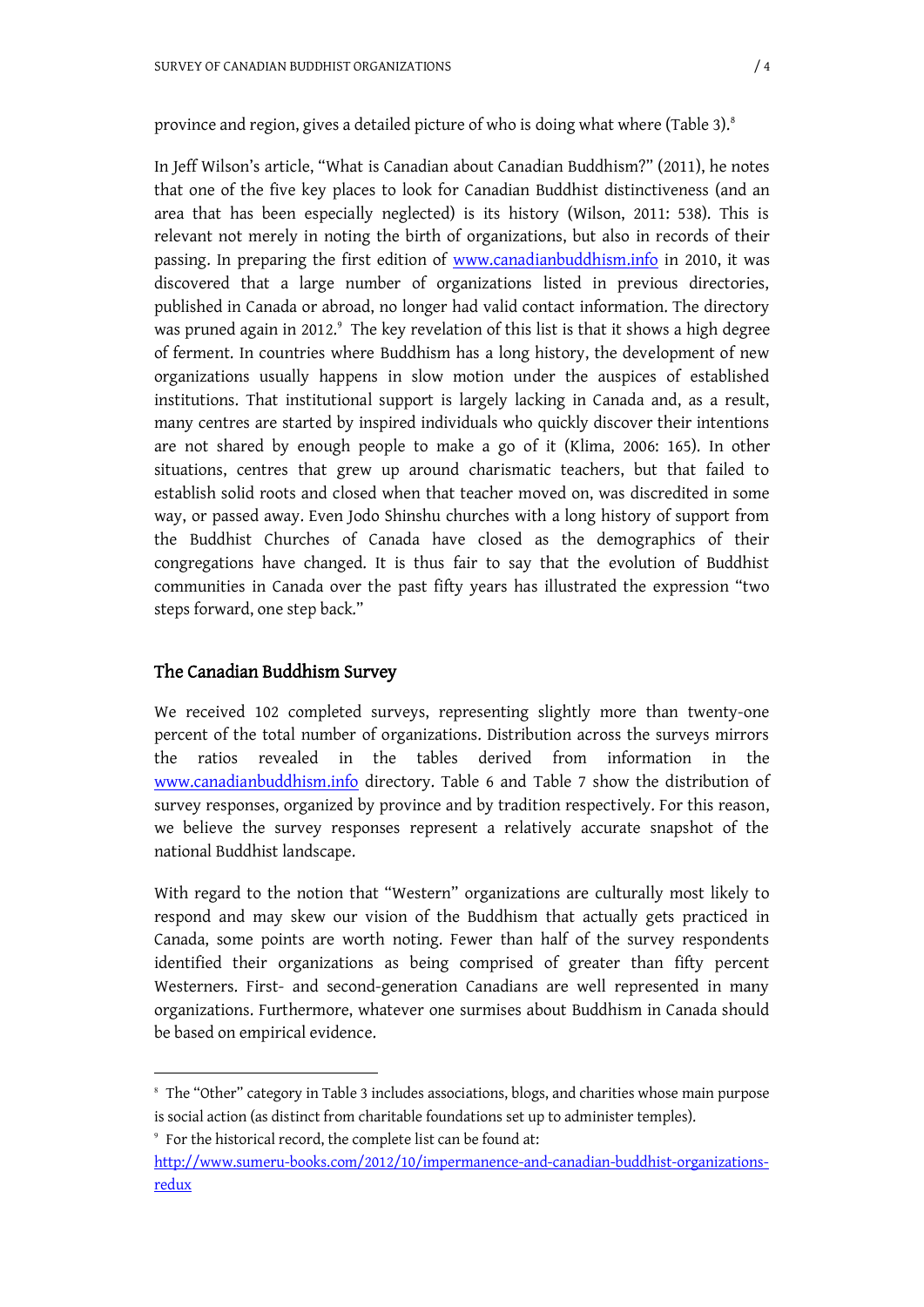## Use of the Internet

Most Buddhist organizations in Canada make use of the Internet for websites and e-mail. A few are starting to embrace social media as well. Table 4 shows use of Facebook and Twitter, organized by tradition. Our study did not examine each of those organizations' social media strategy, in relation to the type of people who comprise its current or prospective members. Given the intense focus on social media in Canadian youth culture and marketing, we expect usage to grow.

On the other hand, as seen in Table 5, some Buddhist organizations in Canada do not make use of the Internet. There may be a variety of reasons: perception that Internet activity is counter to the spirit of a Buddhist contemplative lifestyle; insular nature of the community an organization serves; and lack of familiarity with the application and benefits of Internet technology. The range of organizations in this category appears to fall more closely along ethnic lines than lineage lines. (Associations, blogs and charities are not included.) More than any other aspect of our research project, Table 5 highlights that the different perspectives on Buddhist practice in America, originally put forward by Charles Prebish as "two Buddhisms, two practices," (Prebish, 1978) are active in the composition of Vietnamese and Chinese congregations in Canada, as distinct from other groups here regardless of their specific lineages.

Victor Hori goes to some lengths in *Wild Geese* to advocate for a more nuanced approach in place of the "two Buddhisms" (Hori, 2011) dichotomy, providing shades of identity within various sub-groupings, such as Asians born in Canada. My own experience as coordinator for the Toronto Buddhist Federation, working amongst others with local Vietnamese Buddhist organizations in the 1980s, taught me that they should in no way be considered a monolithic group. Notwithstanding these recontextualizations, it would appear that at least in relation to the Internet, Vietnamese and Chinese Buddhist organizations in Canada have a very different perspective from most other Canadian Buddhist groups; their congregationalism is perhaps more experientially focused, tightly knit, hyper-local and/or parochial.

#### Teachers, governance, premises, and funding

It is of interest to note that a wide variety of organizations have lay leadership (Table 8)*.* While representation by women is less than that of men, it is by no means absent. These findings, taken together, indicate that Buddhism in Canada has found alternative pathways to traditional ordination for those seeking a more committed practice and/or leadership roles, outside of traditional monastic structures. On the other hand, when we look at the gender composition of congregations (Table 20), we see that women outnumber men as congregants in most organizations, indicating there is still a gender bias in choosing community leaders. We also asked about retired teachers, but the vast majority of respondents gave no answer. We presume this means they do not have any retired teachers because they have not been in existence long enough. However, that cannot be the only reason. The fact that so many respondents did not answer the questions on teacher status at all indicates that there is still a need to clarify how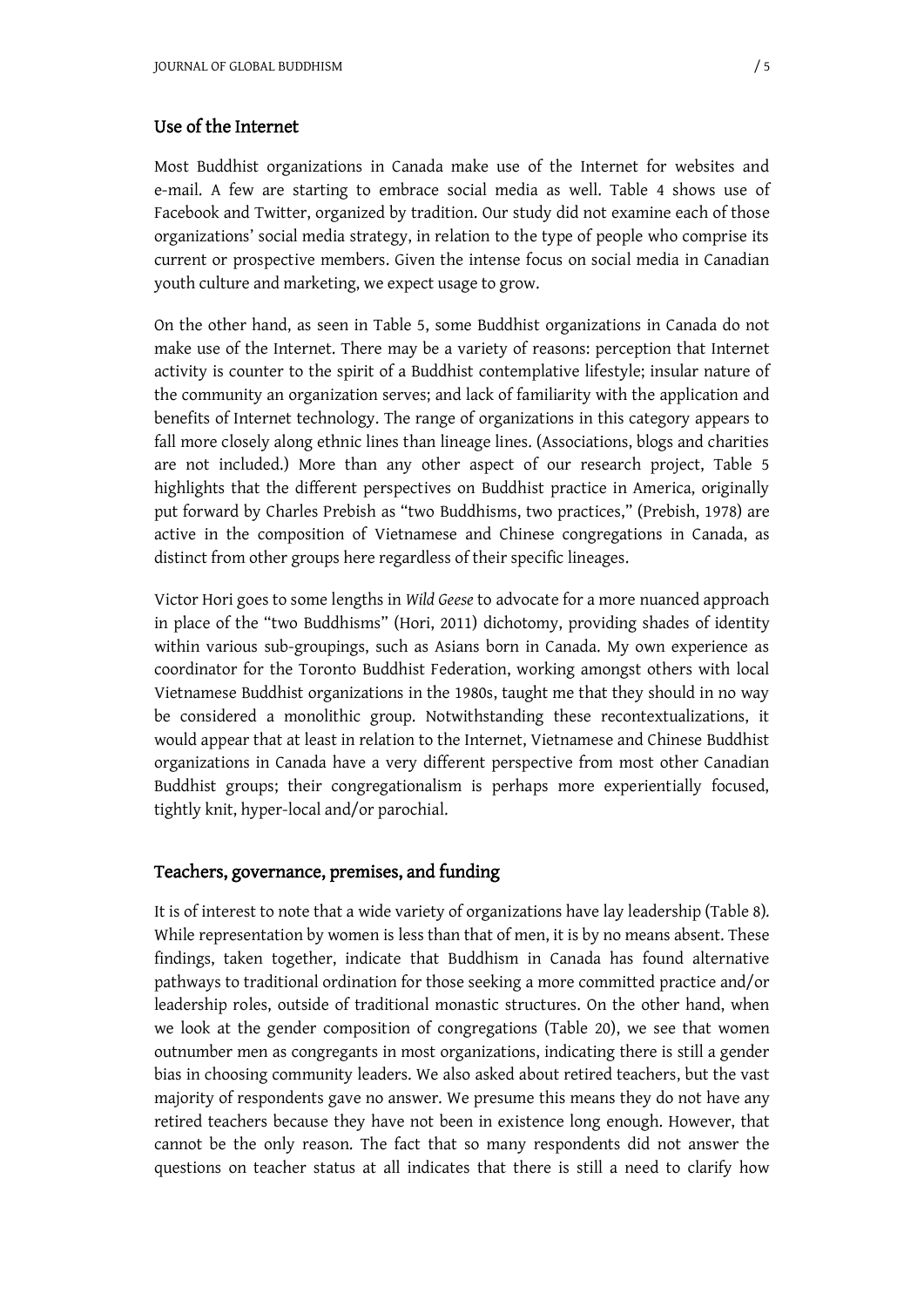#### diverse Canadian Buddhist communities regard their aged community leaders.

Our intention in asking questions about governance was to understand how communities view the role of their teachers. Much ink has been spilled over the need for new forms of Sangha in the West. Some scholars point to Buddhism after patriarchy (Gross, 1993), others refer to increased democratization (Hori, 1998: 64-68), while others focus on transparency and accountability (hook, 1992). Scandals involving teachers behaving badly have heightened the urgency of these discussions. Our survey reveals this process is still in flux, insofar as there still seems to be a significant portion of centres that have no formalized leadership structure to articulate clear expectations for teachers (Tables 9 and 10). Even in organizations with formal boards of directors, teachers still take the lead authority. By the same token, most organizations presented themselves as not accountable to any other authority beyond themselves.

Buddhist organizations run the gamut from multi-million dollar complexes on Heaven's Highway in Richmond, BC, to temples with extensive land holdings (indicating donors with very deep pockets), to groups meeting in apartment living rooms and rented church basements. These are enormous disparities that may give the general impression that Buddhist temples are either very well off or marginal, but most are well established, small and local in scope (Table 11). Premises and modes of possession are indicators for the financial strength of various Sanghas. Communities that can afford to buy or build dedicated-use buildings are strong enough to finance long-term growth. A surprise finding from the survey is that the vast majority of organizations who responded have been in their premises for a relatively short period of time (Table 12). For those organizations that answered the question on where their funding comes from, most said it comes from small donations. Key benefactors and international support are minimal, although probably more prevalent in the extremely large temple complexes with extensive land holdings (Table 13).

#### Practice and meditation

The top five practices in Canadian Buddhist organizations are meditation, retreats, discussion groups, chanting sutras and sutra study (Table 14). This would indicate that Buddhist practice in Canada is still very much grounded in a direct experience of meditation and textual study. Most organizations are traditional in approach, insofar as they are not seeking to create an amalgam of Buddhism and other ideologies, however pluralistic they may be in terms of borrowing from other Buddhist traditions and lineages. Newer syncretic schools have established a small footprint, but have not captured the mainstream imagination. As we saw in the section on teachers, lay practice in Canada in most communities is focused more on personal development than on supporting ordained monks and nuns. Outside of the top five practices, the wide range of variations offered indicates diversity of approaches, with all forms of chanting being particularly strong when taken as a group.

There is a high degree of hybridity with regard to meditation practice (Table 15). Many forms of meditation are used outside of their traditional lineage context. For example,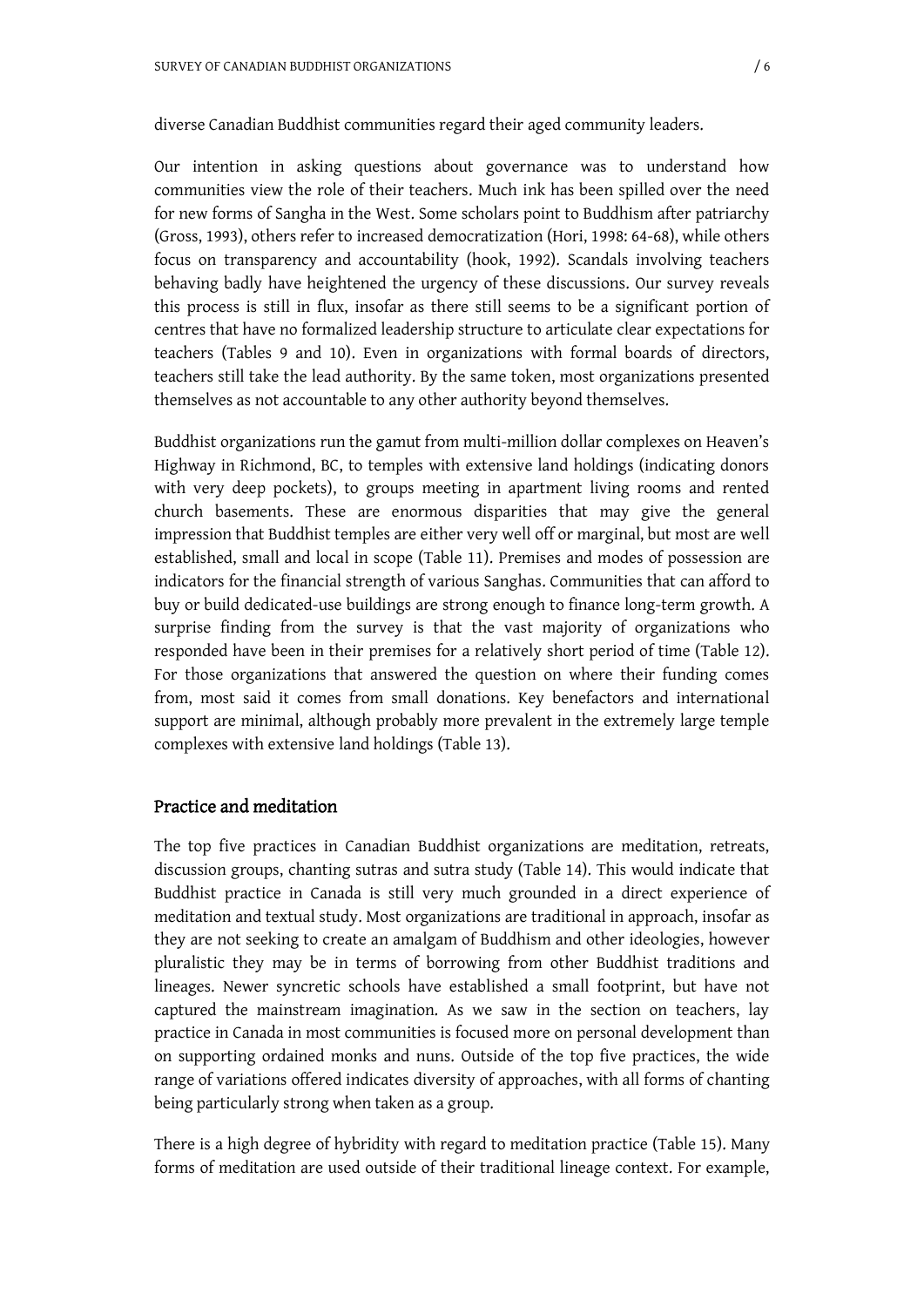many Theravada organizations listed "Just Sitting (Shikantaza)" as one of their practices; conversely, many Mahayana organizations listed "Insight (Vipassana)" as one of their practices. Similarly, there is a strong physical component to meditation insofar as walking is a part of practice in a wide variety of organizations, regardless of tradition. There is also a strong focus on compassion (altruism and loving kindness) that runs through all traditions.

## Congregational Composition

<u>.</u>

Detailed responses from section one of the surveys have been uploaded to the directory listings on [www.canadianbuddhism.info](http://www.canadianbuddhism.info/) for the respective organizations. In this section, we summarize that data in conjunction with the further anonymous responses made to section two of the survey. A handful of organizations that responded to the survey declined to answer any questions in section two, so they are not included in what follows.

Languages: Given Canada's multicultural composition, it should be no surprise that a wide swath of languages is represented. The important point is that very few communities omitted English and/or French in their listings of languages used. Those organizations that did not include English or French were concentrated in the Vietnamese, Khmer, Lao, and Chinese communities. Their linguistic parochialism, seen in conjunction with the data around use of the Internet, is counter to the prevailing Canadian emphasis on multilingual organizations well integrated into mass culture.

Ethnicity: The responses in Table 16 run counter to what has been assumed previously about Buddhist communities in Canada. For example, Placzek and DeVries note: "For Vancouver, the 2001 Canada Census indicates that almost five times more Buddhists are foreign-born (59,153) as opposed to Canadian-born (13,220).<sup>10</sup> We wonder what cultural determinants predispose a group to be more inclined to respond to surveys they receive via e-mail. Regardless of how one wishes to categorize types of Buddhist practitioners (and there have been many variant schema) or to critique responses to our survey on the basis of a cultural bias skewing the pool of respondents, we can definitely say that citizens from many heritages have taken to Buddhism in Canada. The fact remains that Buddhist practice in Canada is not solely to be found in communities of recent Asian immigrants.

Social groupings: Considering the possible congregational drop-off among children of new Asian-Canadians who move away from their legacy culture and religion, we asked about the generational ratios in organizations (Table 17). It would appear that congregations are either serving new Canadians or established citizens, while the children of new Canadians are less likely to be members of a Buddhist community. For now, we can simply note that the above data is congruent with the answers given about

<sup>&</sup>lt;sup>10</sup> James Placzek, and Larry DeVries, 2006. These numbers are disputed by Victor Hori, 2010. All of those calculations are based on Census data from individuals, as opposed to direct responses from organizations.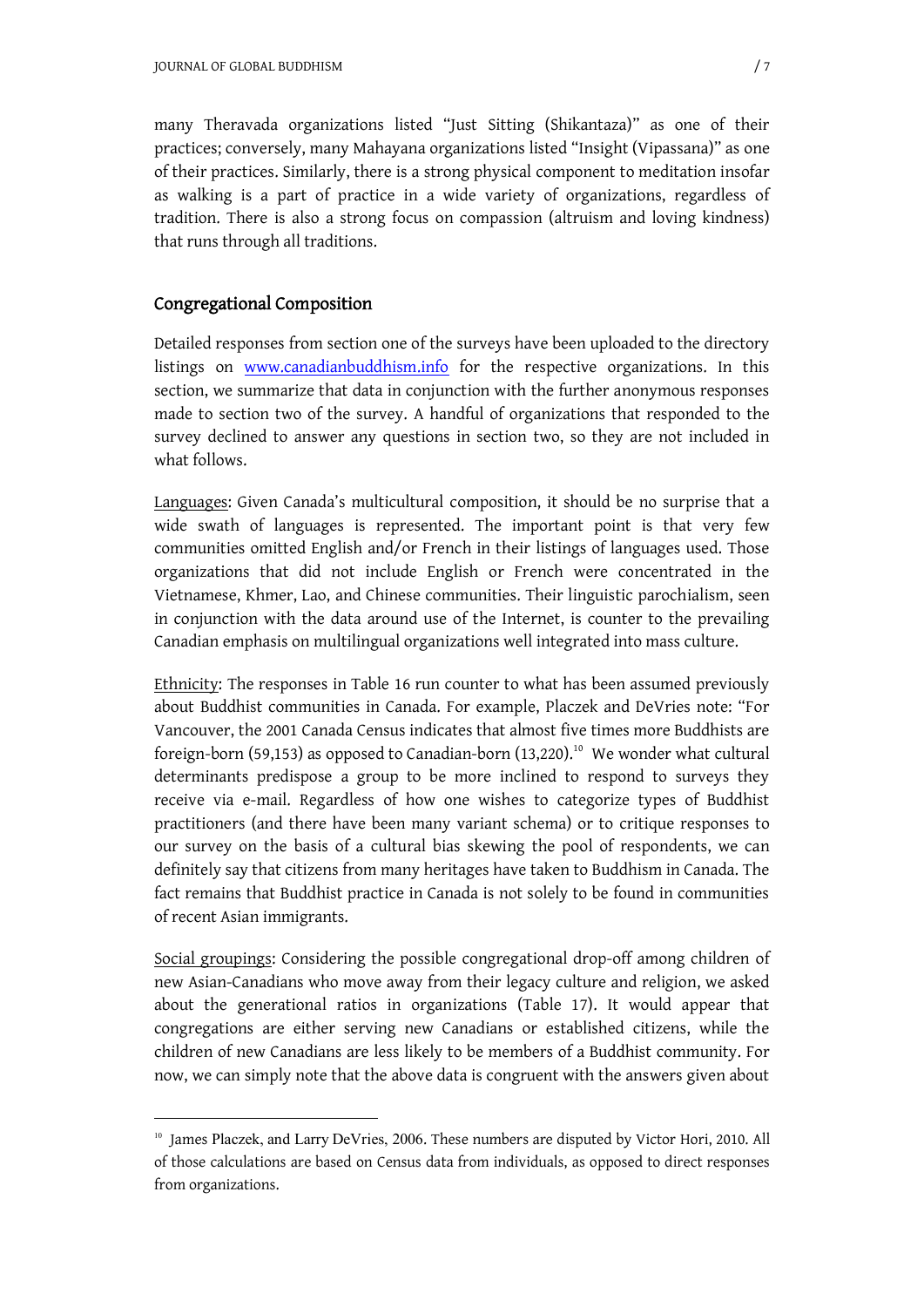the family composition of congregations. Responding organizations indicated a preponderance of single members, with couples comprising less than twenty-five percent of congregations (Table 18). Families are represented in various percentages, but the vast majority of responses indicate congregations have very little to offer children. Looking specifically at the ages of congregants, children and youths are dramatically absent from congregations. Beyond that, most congregations seem to meet the needs of a wide range of ages (Table 19). Within those, we see heterogeneous congregations in which women generally outnumber men in varying degrees. Only three responding communities are focused on single-gender practice (Table 20).

#### Engaged Buddhism (Social Action)

Engaged Buddhism is a topic that is currently popular in discussions about Buddhism in the West. Inspired by Christopher Queen's work in this field (Queen, 1995), we wanted to see how many Canadian Buddhist organizations have taken on community initiatives, and it turns out that many have not. There are a variety of reasons why this may be the case.

In section one of the survey, we asked organizations about any affiliations they have with non-Buddhist entities such as community groups, environmental groups, civic improvement groups, and so on. Very few Buddhist organizations noted any such interaction. Indeed, looking back at the slim history of communication and cooperation between Buddhist organizations in Canada in the past, it would seem that individual communities have a very poor track record of working in any larger context. Looking at the family composition of congregations, we see a high concentration of individual practitioners. That means programs directed at families are not a priority. Yet families are often the focus of social action programs, at least as mainstream Canadian society defines them. Looking at the ethnic composition of congregations, it is possible to conclude that immigrant communities find their settlement needs better served by other institutions. However, reflecting on the composition of the congregations who responded to the survey, one can also wonder if there isn't some real disconnect between practices centering on altruism and loving kindness, with no concrete social expression for those intentions. The number of Buddhist organizations in Canada who cite social action as integral to their *raison d'être* is less than two percent of the total number of survey responses. Organizations in this category noted multiple social action initiatives, which indicates that it is even less so in the rest. For example, Buddhist outreach to prisoners is much more fully developed in the United States than it is in Canada. There is no chapter of the Buddhist Peace Fellowship in Canada. Buddhist hospice care is difficult to find in Canada and is often part of a larger ethnic initiative rather than something organized as specifically Buddhist. While these latter issues are not necessarily Buddhist, involvement in them by Buddhist organizations would indicate a level of community solidity sufficient to venture beyond a focus on exclusively ritual temple functions.

On the basis of these findings, we do not see widespread cultivation of the social capital, which would be demonstrated by Buddhist organizations working towards public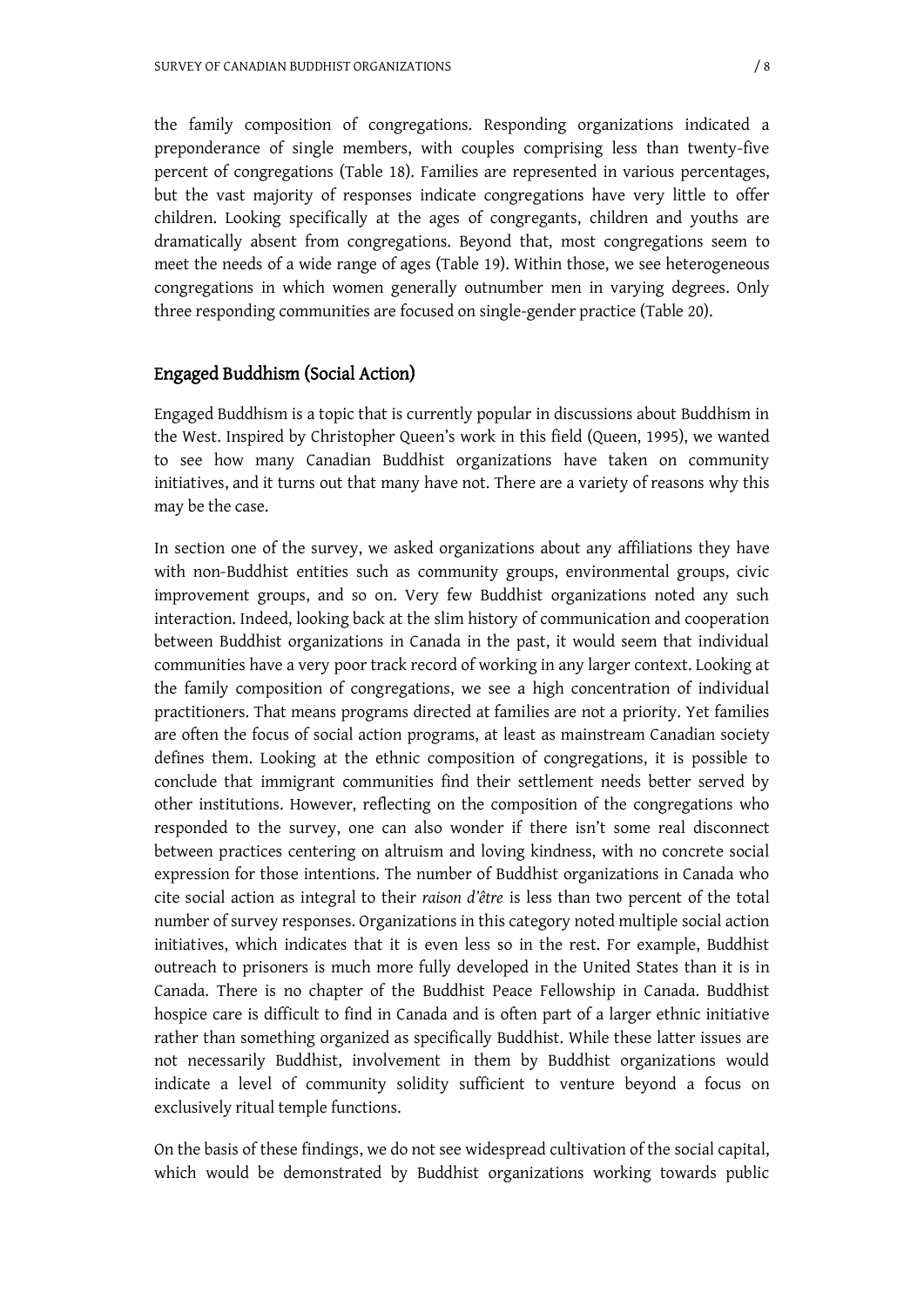presence, representation, and overall inclusion in a variety of social spheres, as discussed by Janet McLellan (McLellan, 2000: 280-301 and 2006: 91-100).

On the positive side, there have been some recent campaigns worth noting. In 2011 many organizations raised funds for Japanese tsunami relief. Fund-raising in Chinese communities in Canada and abroad has resulted in significant endowments for Canadian Buddhist organizations to engage in charitable acts. For example, in 2010 the R.N. Ho Foundation and the Tung Lin Kok Yuen Canada Foundation jointly gave \$10 million to the Lions Gate Hospital in Vancouver. In 2010, the Toronto Chapter of the Tzu Chi Merit Society Buddhist charitable foundation donated \$100,000 to Bridgepoint Health in Toronto, for hospital beds. In 2011 and 2012, the Buddhist Education Foundation for Canada has operated a summer day camp for Buddhist youth in association with Fu Sien Tong Temple and the University of Toronto (where they have been engaged in long-term fundraising to endow a program in Buddhism, Mental Health, and Psychology). Lastly, a number of Canadian Buddhist humanitarian aid organizations provide funds and expertise for medical and educational development projects in Tibet, Mongolia, Nepal, and so on.

Several organizations noted that their social action initiatives were in "other" areas such as donations to the Cancer Society, the Heart and Stroke Foundation, a Christmas toy drive and an orphanage in Africa, in addition to blood donation drives, translation work, and agriculture.

#### Conclusions

Buddhism in Canada has evolved and expanded dramatically over the past fifty years, from a handful of Japanese and Chinese temples serving local immigrant communities, to a vibrant array of close to 500 organizations serving diverse practitioners and the common good in the very multi-cultural society of Canada. As part of that growth, organizations have experienced informal cross-pollination of ideas and practices, but most centres are either stand-alone operations or closely affiliated with their own lineage authority structures. Formal networking between different traditions (and the larger world through inter-faith dialogue) has been underdeveloped, as has social action. Congregations tend to be focused on individuals, with couples and families less evident. This is perhaps not the case in Asian communities, however, where a family focus is culturally central to temple activities. Unfortunately, those latter communities have experienced significant difficulties in maintaining Buddhist organizations to support their needs and the proliferation of those organizations has been dramatically less than that of groups rooted in other communities. Buddhist teachers in Canada are more likely to be lay practitioners or priests than monastics. Men still outnumber women as teachers, although women comprise a greater percentage of most congregations. Meditation, textual study, and personal experience remain the heart of Buddhist practice in Canada. Forest and rural retreat traditions are well represented across the country too, even though most organizations are urban.

Feedback and comments from scholars of Buddhism in Canada, scholar-practitioners,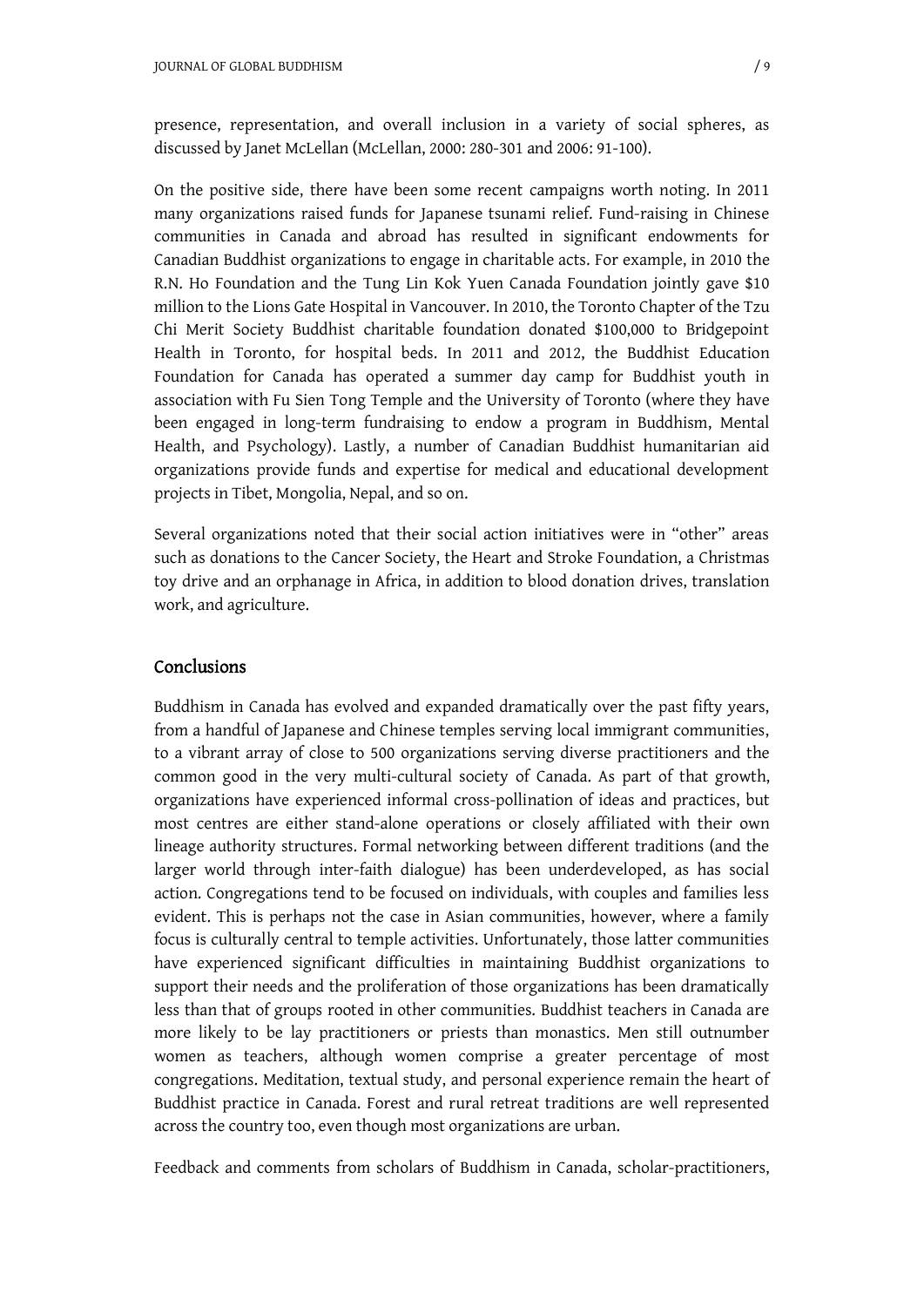and practitioners are more than welcome.

#### References

- Cadge, Wendy, 2008. "De Facto Congregationalism and the Religious Organizations of Post-1965 Immigrants to the United States: A Revised Approach," *Journal of the American Academy of Religion*, (2008) 76 (2), pp. 344-374.
- Chaves, Mark, 2004. *Congregations in America*. Cambridge: Harvard University Press.
- Cormier, Louis, 2001. *Tibetans in Quebec: Profile of a Buddhist Community*. Montreal: McGill University.
- Gross, Rita, 1992. *Buddhism After Patriarchy*. Albany: SUNY Press.
- Harding, John, Victor Hori, and Alexander Soucy, eds., 2010. *Wild Geese: Buddhism in Canada*. Montreal: McGill-Queen's University Press.
- hooks, bell, 1992. "Agent of Change: An Interview with bell hooks." *Tricycle*. [online] Available at: <http://www.tricycle.com/special-section/agent-change-an-interview-with-bell> -hooks [Accessed 13 October 2012]
- Hori, Victor, 1998. "Japanese Zen in America: Americanizing the Face in the Mirror," in *The Faces of Buddhism in America*, pp. 49–78.
- Klima, George, 2006. "buddhismcanada.com: a decade in cyber-*samsara,*" in *Buddhism in Canada*, pp. 162–166.
- Matthews, Bruce, ed. 2006. *Buddhism in Canada*. New York: Routledge.
- McLellan, Janet, 1999. *Many Petals of the Lotus: Five Asian Buddhist Communities in Toronto*. Toronto: University of Toronto Press.
- McLellan, Janet, 2006. "Buddhism in the Greater Toronto Area: the politics of recognition," in *Buddhism in Canada*, pp. 85–104.
- Placzek, James and Larry DeVries, 2006. "Buddhism in British Columbia," in *Buddhism in Canada*, pp. 1–29.
- Prebish, Charles, 1978. "Reflections on the Transmission of Buddhism to America," in J. Needleman and G. Baker, eds. *Understanding The New Religions*. New York: Seabury.
- Prebish, Charles, and Kenneth Tanaka, 1998. *The Faces of Buddhism in America*. Berkeley: University of California Press.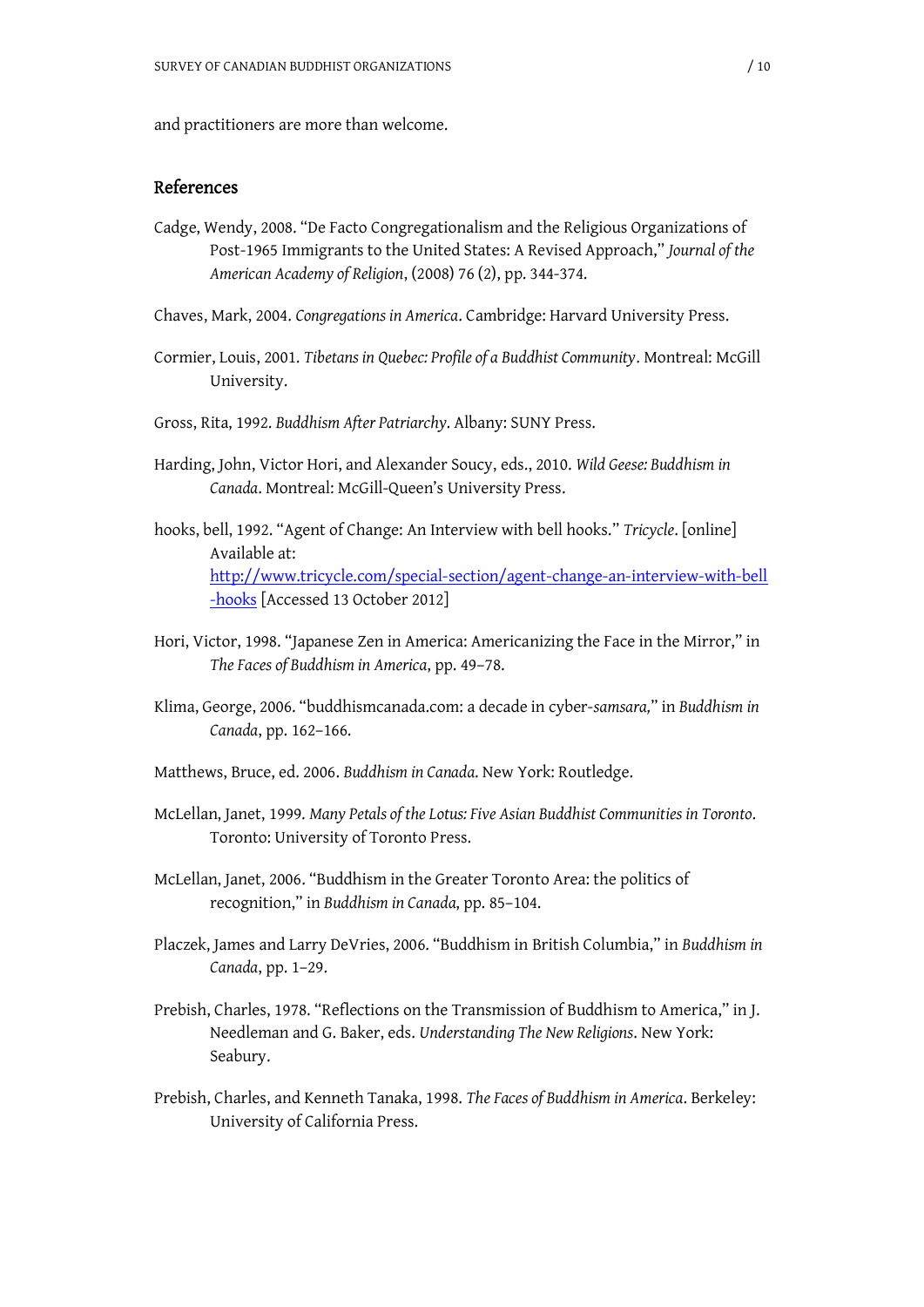- Queen, Christopher, 1995. *Engaged Buddhism in the West*. Somerville: Wisdom Publications.
- Watada, Terry, 1996. *Bukkyo Tozen: A History of Jodo Shinshu Buddhism in Canada 1905–1995*. Toronto: HpF Press.
- Wilson, Jeff, 2012. *Dixie Dharma: Inside a Buddhist Temple in the American South*. Chapel Hill: North Carolina Press.
- Wilson, Jeff, 2011. "What is Canadian about Canadian Buddhism?" *Religion Compass*. 5/9, pp. 536–548.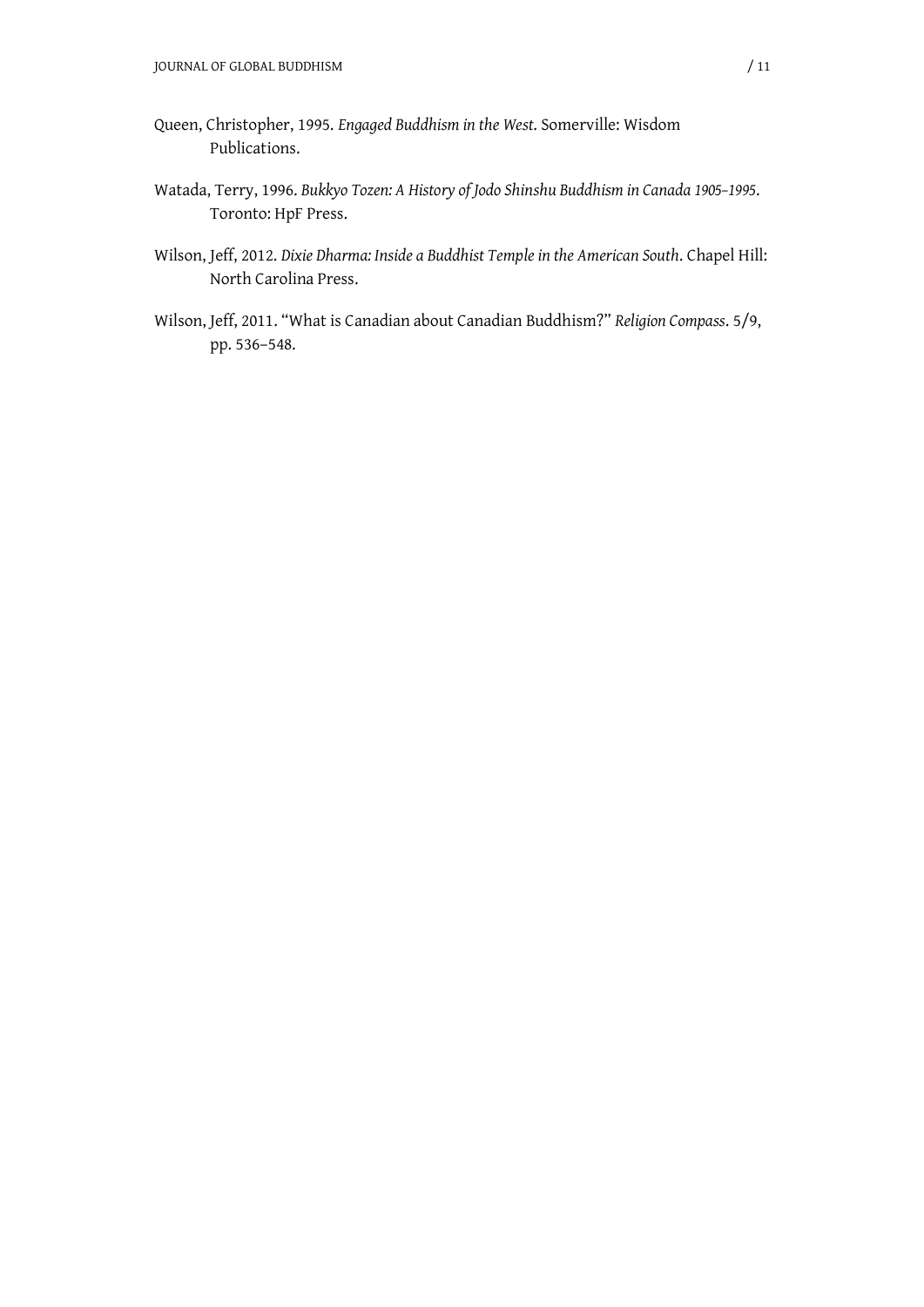## Appendix A

## Table 1: Geographical distribution of Buddhist organizations across Canada

| BC  | Ð<br>ΑB | SK | MB | ON  | QC                  | <b>NB</b> | PEI | NS           | <b>NL</b> | North |
|-----|---------|----|----|-----|---------------------|-----------|-----|--------------|-----------|-------|
| 129 | 44      |    |    | 197 | r n<br>$\sim$<br>υJ |           | ∼   | $\sim$<br>41 | ◡         | -     |

## Table 2: Distribution of Buddhist organizations in Canada, organized by tradition, lineage and focus (self-selected, multiple entries allowed)

| Theravada                | 84             | Mahayana               | 186            | Vajrayana        | 137            | Newer Schools      | 26             |
|--------------------------|----------------|------------------------|----------------|------------------|----------------|--------------------|----------------|
| Abhi-dhamma              | 6              | Chan                   | 11             | Bhutanese        | $\mathbf{1}$   | Canadian<br>Forest | $\mathbf{1}$   |
| <b>Burmese</b>           | $\overline{c}$ | Chinese                | 64             | Bon              | 4              | Forshang           | $\overline{2}$ |
| <b>Burmese</b><br>Mahasi | 8              | Jogye                  | 9              | Chod             | 4              | <b>NKT</b>         | $\overline{3}$ |
| Dhamma-kaya              | 3              | Chontae                | $\mathbf{1}$   | Drikung          | 3              | Novayana           | 8              |
| Indian                   | 4              | Fulong                 | $\mathbf{1}$   | Gelug            | 25             | Triratna           | $\overline{c}$ |
| Indonesian               | 1              | Hanmi                  | $\mathbf{1}$   | Kagyu            | 47             | True Buddha        | 12             |
| Khmer                    | 11             | Huayen                 | $\mathbf{1}$   | Nyingma          | 31             | Vo-Vi              | 3              |
| Lao                      | 10             | Humanistic             | 8              | Rimay            | 6              |                    |                |
| Metta                    | 1              | Japanese               | 64             | Sakya            | 8              | Other              | 115            |
| Sri Lankan               | 13             | Jodo Shinshu           | 19             | Shambhala        | 32             | Non-denom.         | 62             |
| Thai                     | 11             | Korean                 | 18             | Shingon          | $\mathbf{1}$   | Association        | 12             |
| Thai Forest              | 13             | Nichiren               | 9              | Taklung<br>Kagyu | $\overline{c}$ | Blog               | 17             |
| Vipassana                | 37             | Order of<br>Interbeing | $\overline{4}$ |                  |                | Charity            | 16             |
|                          |                | Pure Land              | 75             |                  |                | Social Action      | 8              |
|                          |                | Rinzai                 | 15             |                  |                |                    |                |
|                          |                | Soka Gakkai            | 8              |                  |                |                    |                |
|                          |                | Soto                   | 25             |                  |                |                    |                |

Tendai 3

Viet-namese 71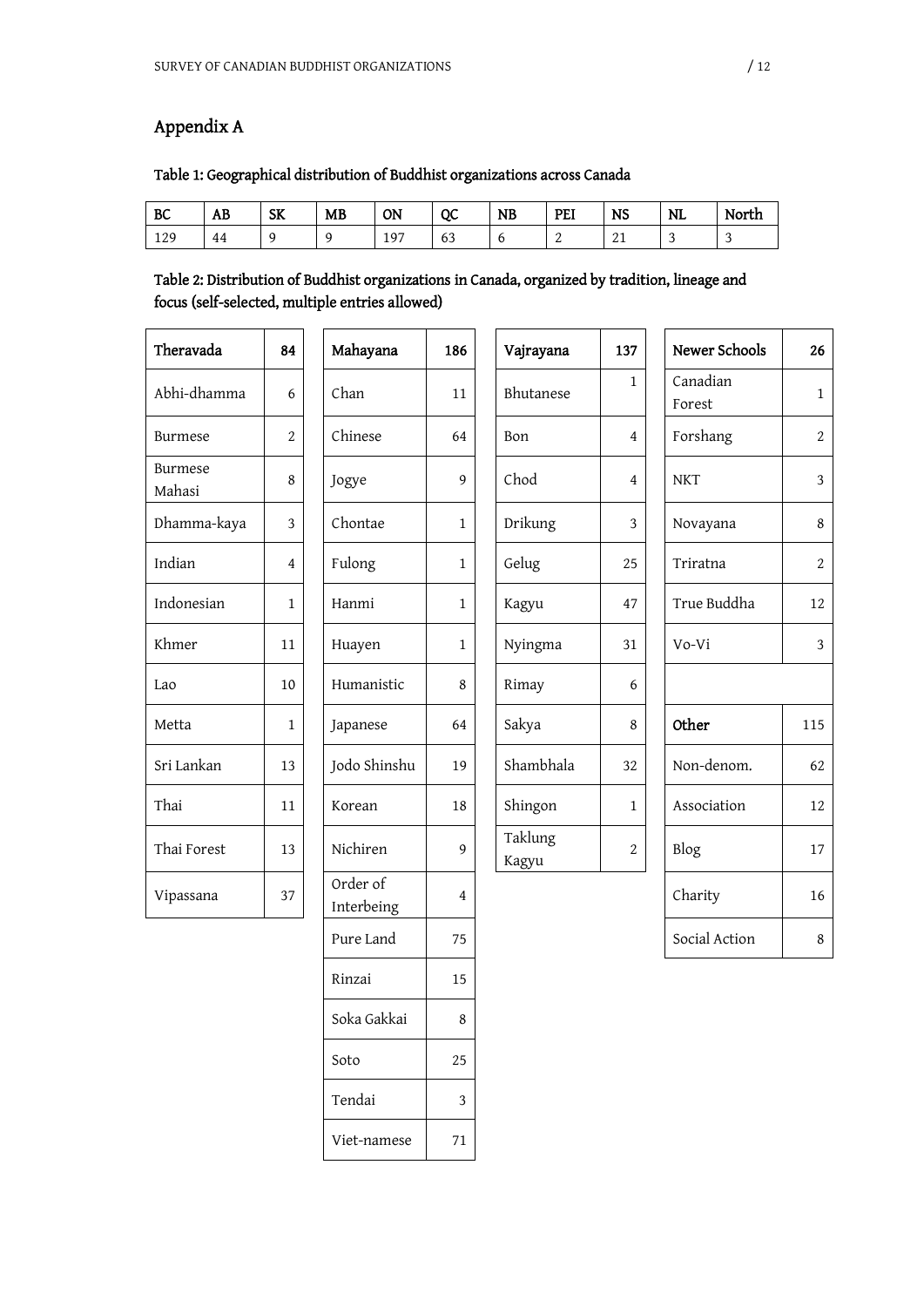## Table 3: Distribution of organizations by province, region, and tradition

|                                       | Theravada                 | Mahayana         | Vajrayana      | Newer Schools    | Hybrid/non-denominational | <b>Other</b>   |
|---------------------------------------|---------------------------|------------------|----------------|------------------|---------------------------|----------------|
| <b>BC</b>                             |                           |                  |                |                  |                           |                |
| Islands (excluding Victoria)          | $1\,$                     | 4                | 6              | $\mathbf{1}$     |                           |                |
| Victoria                              | $\sqrt{3}$                | 6                | 6              |                  | $\mathbf 1$               | $\mathbf 1$    |
| Vancouver                             | $\ensuremath{\mathsf{3}}$ | 18               | 15             | 4                | $\mathbf{1}$              | $\,8\,$        |
| Vancouver Region                      | $\overline{4}$            | $20\,$           | 10             |                  |                           |                |
| Interior                              |                           |                  |                | 1                |                           |                |
| AB                                    |                           |                  |                |                  |                           |                |
| Edmonton                              | 5                         | 5                | 5              | 2                | $\mathfrak 3$             | $\sqrt{2}$     |
| Calgary                               | $\ensuremath{\mathsf{3}}$ | 8                | $\mathfrak{Z}$ | $\boldsymbol{2}$ | $\boldsymbol{2}$          | $\mathbf 1$    |
| Canadian Rockies                      |                           | $\mathbf{1}$     |                |                  |                           |                |
| Alberta Central                       |                           | $1\,$            |                |                  |                           |                |
| Alberta South                         |                           | $\sqrt{2}$       |                |                  |                           |                |
| <b>SK</b>                             |                           |                  |                |                  |                           |                |
| Regina<br>Saskatoon                   | $\mathbf 1$<br>$\sqrt{2}$ | $1\,$<br>4       |                |                  | $\mathbf 1$               |                |
| <b>MB</b>                             |                           |                  |                |                  |                           |                |
| Winnipeg                              | $\sqrt{2}$                | 4                | $\sqrt{2}$     |                  |                           |                |
| Eastern                               |                           |                  | $\mathbf{1}$   |                  |                           |                |
| ON                                    |                           |                  |                |                  |                           |                |
| Northwest                             | $\mathbf{1}$              | $\mathbf{1}$     | $\mathbf{1}$   |                  |                           | $\mathbf 1$    |
| Southwest                             | $\mathbf 5$               | 8                | 1              | 1                | $\sqrt{2}$                |                |
| Niagara                               | $\mathbf{1}$              | $\boldsymbol{2}$ | $\mathbf{1}$   |                  |                           |                |
| Muskoka, Parry Sound & Algonquin      | $\boldsymbol{2}$          |                  |                |                  |                           |                |
| Bruce, Georgian Bay & Lake Simcoe     | $\sqrt{2}$                | $\mathbf{1}$     | $\sqrt{2}$     | 1                | $\mathbf{1}$              |                |
| Kawartha & Northumberland             | $\mathbf{1}$              | 4                | 1              | 3                |                           |                |
| Haliburton Highlands to Ottawa Valley | $\sqrt{3}$                | 3                |                |                  | $\mathbf{1}$              |                |
| Ottawa Capital Region                 | $\boldsymbol{6}$          | 12               | 4              | 1                | $\mathbf{1}$              | $\sqrt{2}$     |
| Hamilton, Halton & Brant              | $\mathbf{1}$              | $\mathbf 5$      | 2              | 1                | $\mathbf{1}$              | $\mathbf{1}$   |
| Toronto                               | 9                         | 33               | 17             | 7                | 7                         | 10             |
| Toronto Region                        | 6                         | 9                | $\sqrt{2}$     |                  |                           | $\overline{4}$ |
| Southeast                             | $\sqrt{2}$                | $\boldsymbol{2}$ | $\sqrt{2}$     |                  |                           |                |
| QC                                    |                           |                  |                |                  |                           |                |
| Outaouais                             |                           | 2                | 1              |                  |                           |                |
| Laurentides                           | 2                         |                  |                |                  |                           |                |
| Montréal                              | $\ensuremath{\mathsf{3}}$ | 6                | 8              | 2                | 1                         | 5              |
| Montréal Region                       | 4                         | 4                | 5              |                  |                           | $\sqrt{2}$     |
| Cantons de l'Est                      | $\mathbf{1}$              | $\boldsymbol{2}$ |                | 1                |                           |                |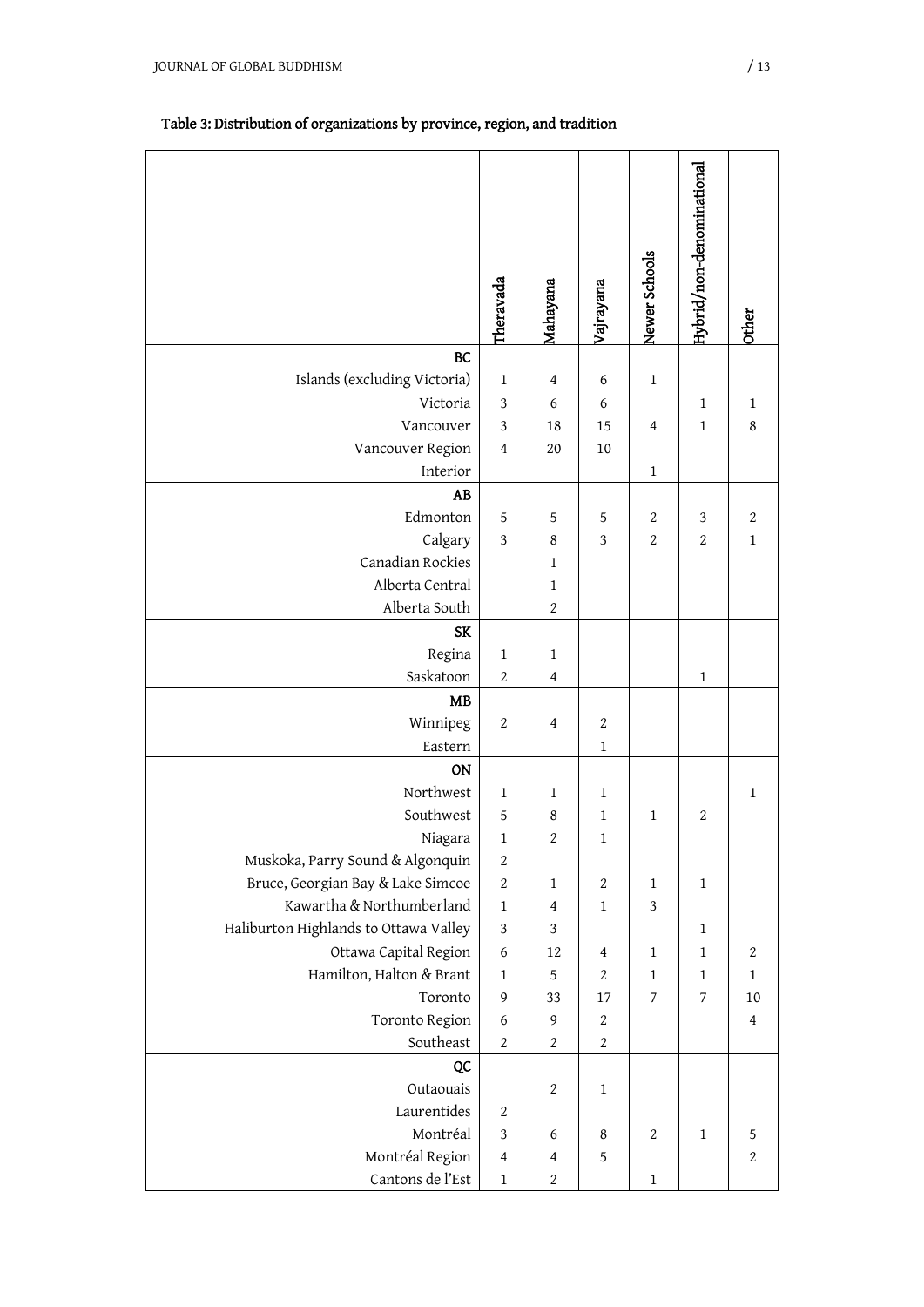| Quebec                         | $\overline{4}$ | 5                | $\mathbf{1}$     |              | $\mathbf{1}$ |
|--------------------------------|----------------|------------------|------------------|--------------|--------------|
| Gaspesie                       |                | 1                |                  |              |              |
| <b>NB</b>                      |                |                  |                  |              |              |
| North                          |                | $\mathbf{1}$     | 1                |              |              |
| Fredericton                    |                |                  | $\mathbf{1}$     |              | 1            |
| St. John                       |                |                  | $\mathbf{1}$     |              |              |
| PEI                            |                | $\mathbf{1}$     | $\mathbf{1}$     |              |              |
| <b>NS</b>                      |                |                  |                  |              |              |
| Yarmouth & Acadian Shores      |                |                  | 1                |              |              |
| Fundy Shore & Annapolis Valley |                | $\mathbf{1}$     | 4                |              |              |
| South Shore                    |                |                  | 3                |              |              |
| Halifax                        |                | $\boldsymbol{2}$ | $\boldsymbol{4}$ | $\mathbf{1}$ |              |
| Northumberland Shore           |                |                  | $\boldsymbol{2}$ | $\mathbf{1}$ |              |
| Cape Breton Island             |                |                  | $\overline{2}$   |              |              |
| <b>NL</b>                      |                |                  |                  |              |              |
| St. John's                     |                | 1                | $\sqrt{2}$       |              |              |
| Yukon                          |                |                  | $\sqrt{2}$       |              |              |
| Nunavut                        |                |                  | $\mathbf{1}$     |              |              |

## Table 4: Use of social media by Canadian Buddhist organizations, by tradition

| Tradition          | Facebook | Twitter |
|--------------------|----------|---------|
| Total              | 22       | 13      |
| Theravada          | 3        |         |
| Mahayana           | 5        |         |
| Vajrayana          | 6        |         |
| Newer Schools      | 3        |         |
| Non-Denominational |          |         |
| Other              |          |         |

## Table 5: Canadian Buddhist organizations not using Internet technology

| Community  | Website but   | No website,    |
|------------|---------------|----------------|
|            | no e-mail     | no e-mail      |
| Total      | 42            | 73             |
| Khmer      |               | 4              |
| Lao        |               | 3              |
| Vietnamese | 3             | 30             |
| Thai       | 3             | 1              |
| Western    | 14            | 5              |
| Tibetan    | 12            | 3              |
| Burmese    | 1             | 1              |
| Japanese   | 2             | 3              |
| Chinese    | 5             | 21             |
| Korean     | $\mathcal{D}$ | $\mathfrak{D}$ |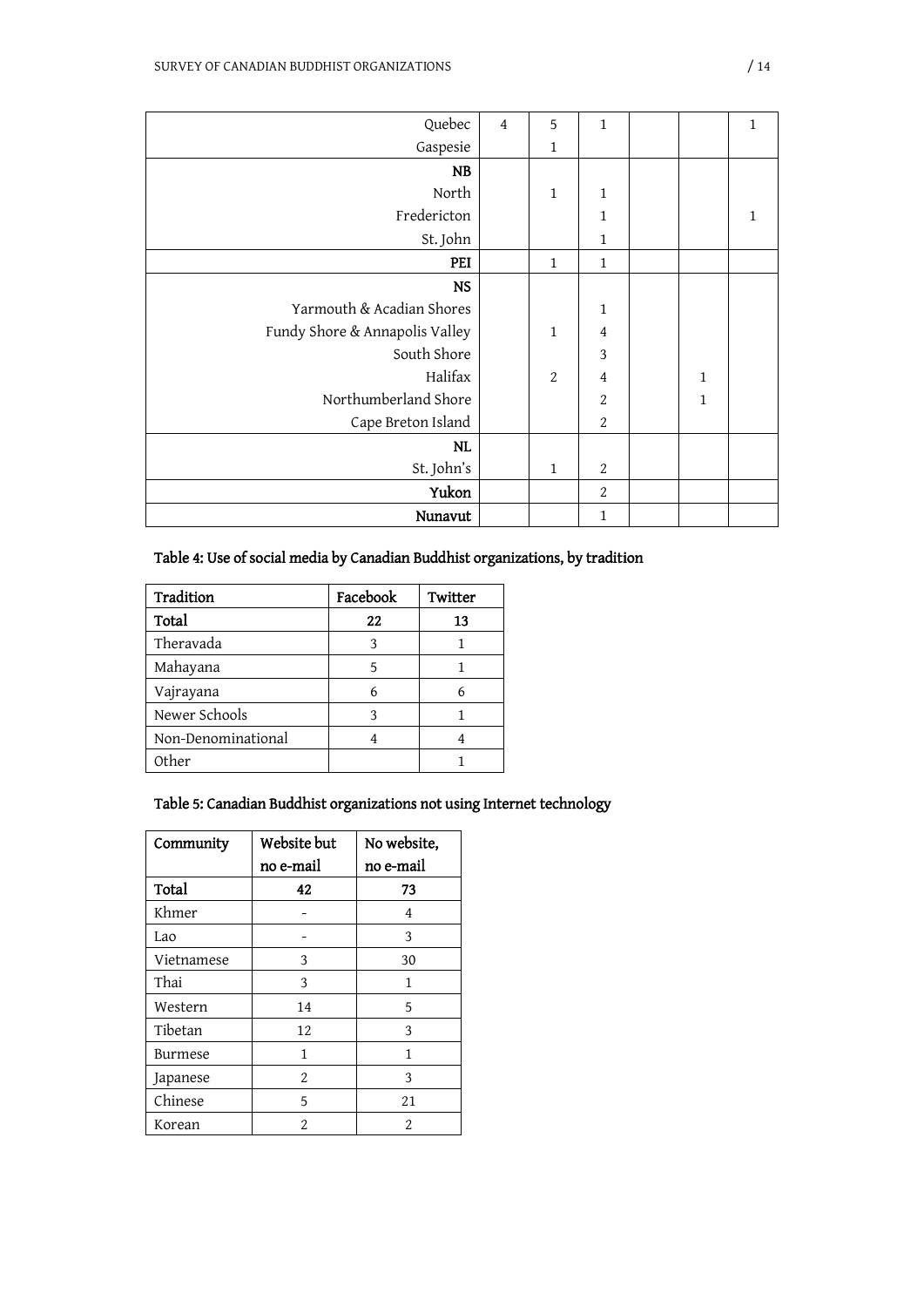#### A few notes about the above chart…

- 1. We had Vietnamese organizations contacted by telephone by a Vietnamese-speaking research assistant to ascertain if they did indeed have Vietnamese language web access.
- 2. There were about double the number of Khmer and Lao organizations listed earlier in our directory, which seem to have disappeared. Their phone numbers have been disconnected and re-assigned, leading us to believe that those communities have been economically unable to secure the necessities of setting up temples in a variety of cities. Other scholars have noted that the obligations in these communities of supporting monks sent from Cambodia and Laos are prohibitive. We would like to know what informal community arrangements these groups are making to continue their Buddhist practice in Canada.
- 3. Organizations that have websites but no e-mail typically have a contact form on the site, allowing people to get in touch with them, but avoiding mailbots and spam.
- 4. There are a small group of newer centres that have e-mail, but no websites.
- 5. There are a rapidly growing number of Vietnamese Zen groups in Canada who follow the teachings of Thich Nhat Hanh and the Order of Interbeing; those congregations are largely comprised of western-born converts. English is listed as the language their centres use, and they typically have web and e-mail access.

#### Table 6: Surveys received, organized by province

| BC | AB | <b>SK</b> | <b>MB</b> | <b>ON</b> | $_{\rm oc}$ | <b>NB</b>                | PE | <b>NS</b> | NL |
|----|----|-----------|-----------|-----------|-------------|--------------------------|----|-----------|----|
|    | ┸  |           | ▵         | 40        | 15          | $\overline{\phantom{a}}$ |    |           |    |

#### Table 7: Surveys received, organized by tradition

|           |          |           |               | Hybrid/            |       |
|-----------|----------|-----------|---------------|--------------------|-------|
| Theravada | Mahayana | Vajrayana | Newer Schools | Non-denominational | Other |
| 1 Q       |          |           |               |                    |       |

#### Table 8: Status of Teachers

|              | Monk | Nun | Priest | Lavman          | Lavwoman |
|--------------|------|-----|--------|-----------------|----------|
| Resident     | 25   |     |        | 24              |          |
| Non-resident | 14   |     |        | $\Omega$<br>ن ک |          |

#### Table 9: Incorporation and directorship

| Incorporation |     | <b>Board of Directors</b> |
|---------------|-----|---------------------------|
| Charitable    | 42  | Formal                    |
| Non-profit    | 2.1 | Informal                  |
| None          | 18  | None                      |
| Other         |     | Other                     |

| Incorporation |     | <b>Board of Directors</b> |    |
|---------------|-----|---------------------------|----|
| Charitable    | 42  | Formal                    | 54 |
| Non-profit    | 2.1 | Informal                  |    |
| None          | 18  | None                      |    |
| Other         |     | Other                     |    |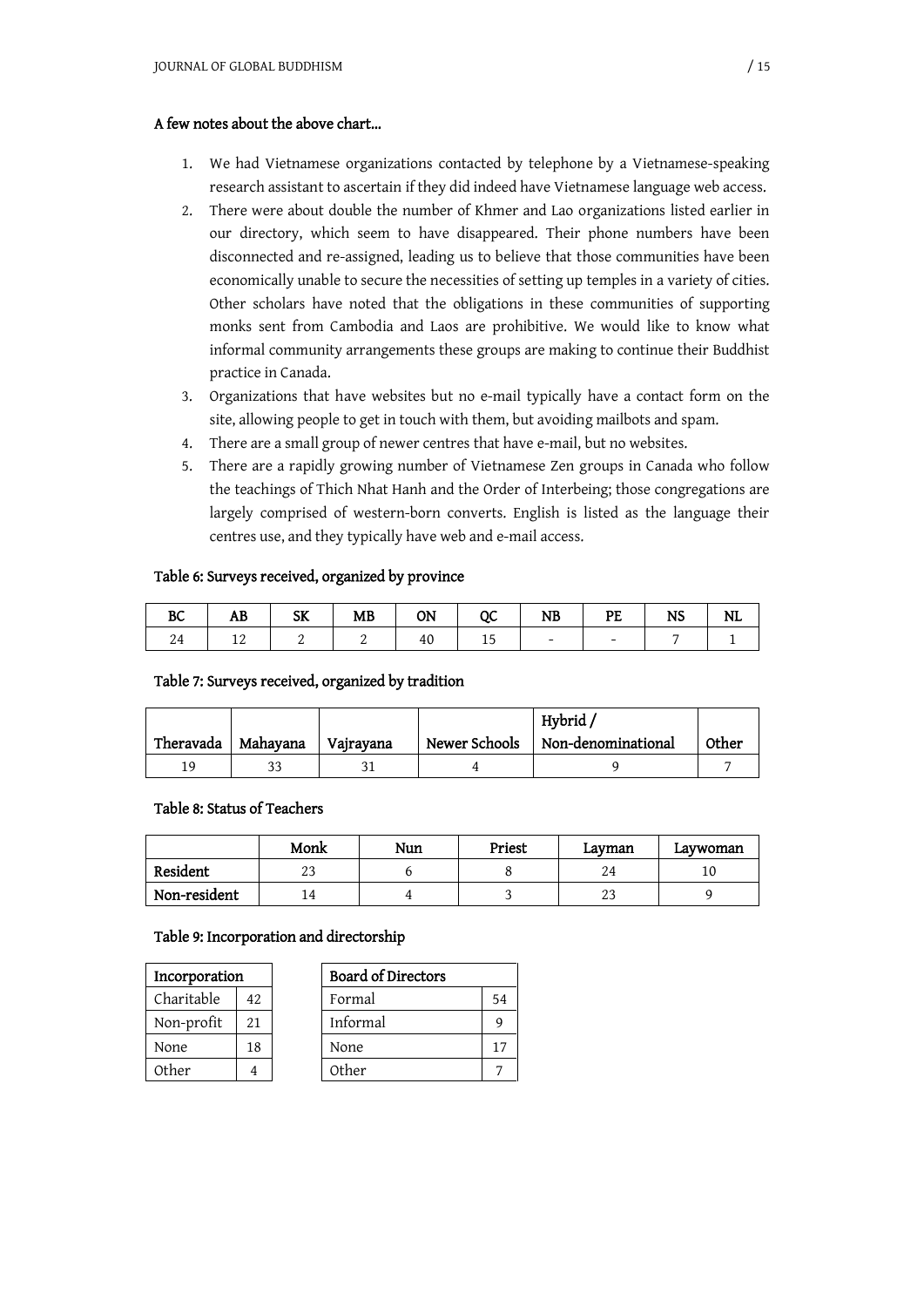## Table 10: Authority structure in organizations

| Authority             |     |       | <b>Highest Authority</b>      |    |
|-----------------------|-----|-------|-------------------------------|----|
| Teacher directs board | 2.4 |       | Your organization             | 24 |
| Board directs teacher | 8   |       | Another Canadian organization |    |
| Board advises teacher | 12. |       | International organization    |    |
| 0ther                 | 20  | Other |                               |    |

## Table 11: Possession, location and use of premises by organizations

| Own      | Rent       | Donated     | Other | Urban | Rural | Other |
|----------|------------|-------------|-------|-------|-------|-------|
| 4ء<br>τυ | n n<br>ر ے | $\sim$<br>∸ |       | 54    | 20    | ◡     |

| House | Apartment | Commercial | Public building | Dedicated use |
|-------|-----------|------------|-----------------|---------------|
| ▵▵    |           |            |                 | . .           |

| Residential only | Residential with programs | Programs only | <b>)ther</b> |
|------------------|---------------------------|---------------|--------------|
|                  |                           |               |              |

## Table 12: Years at location

| Years at:        | ഹ<br>$\mathsf{v}$ | $\circ$<br>$\overline{\phantom{0}}$<br>LO | 15<br>0<br>$\overline{\phantom{0}}$ | $\Omega$<br>LO.<br>$\overline{ }$ | 25<br>0<br>$\sim$ | $\mathcal{S}$<br>LO<br>$\sim$ | 35<br>$\circ$<br>$\infty$ | $\Theta$<br>LO<br>$\sim$ | 45<br>$\overline{6}$ | SO<br>5<br>4 | SO<br>٨ |
|------------------|-------------------|-------------------------------------------|-------------------------------------|-----------------------------------|-------------------|-------------------------------|---------------------------|--------------------------|----------------------|--------------|---------|
| This address     | 21                | 17                                        | 16                                  | $\overline{ }$                    | 2                 |                               | ∽                         |                          |                      |              |         |
| Previous address | 23                | 10                                        |                                     | റ                                 |                   |                               |                           |                          |                      |              |         |

## Table 13: Sources of funding

|     | Trusts and/or |            |           |                | Donations    |
|-----|---------------|------------|-----------|----------------|--------------|
|     | investment    |            | Small     | Funds from     | connected to |
|     | income        | Key donors | donations | outside Canada | ritual acts  |
| Yes |               |            | 64        |                |              |
| No  | 66            | 54         |           | b.             | 61           |

## Table 14: Practices

| $\circ$ | Chanting Sutras<br>51 | Prayers<br>Chanting<br>37 | Mantras<br>Chanting<br>$\overline{41}$ | Circumambulation<br>22 | Study<br>Commentary<br>$\overline{31}$ | Sangha<br>Ω,<br>Dana<br>28 | Dance | Groups<br>Discussion<br>5 | Arranging<br>Flower<br>$\overline{\phantom{0}}$ | Animals<br>Freeing.<br>12 | Meditation<br>84 | Music<br>20 | Painting<br>13 | Physical Labour<br>23 | Precepts/Ordination<br>29 | Prostrations<br>34 | Retreats<br>67 | Precepts<br>Short-term<br>22 | Hymns<br>Singing<br>$\mathbf{\mathbf{\mathsf{H}}}$ | Study<br><b>Sutra</b><br>44 | Vegetarian<br>$\sigma$ |  |
|---------|-----------------------|---------------------------|----------------------------------------|------------------------|----------------------------------------|----------------------------|-------|---------------------------|-------------------------------------------------|---------------------------|------------------|-------------|----------------|-----------------------|---------------------------|--------------------|----------------|------------------------------|----------------------------------------------------|-----------------------------|------------------------|--|
|---------|-----------------------|---------------------------|----------------------------------------|------------------------|----------------------------------------|----------------------------|-------|---------------------------|-------------------------------------------------|---------------------------|------------------|-------------|----------------|-----------------------|---------------------------|--------------------|----------------|------------------------------|----------------------------------------------------|-----------------------------|------------------------|--|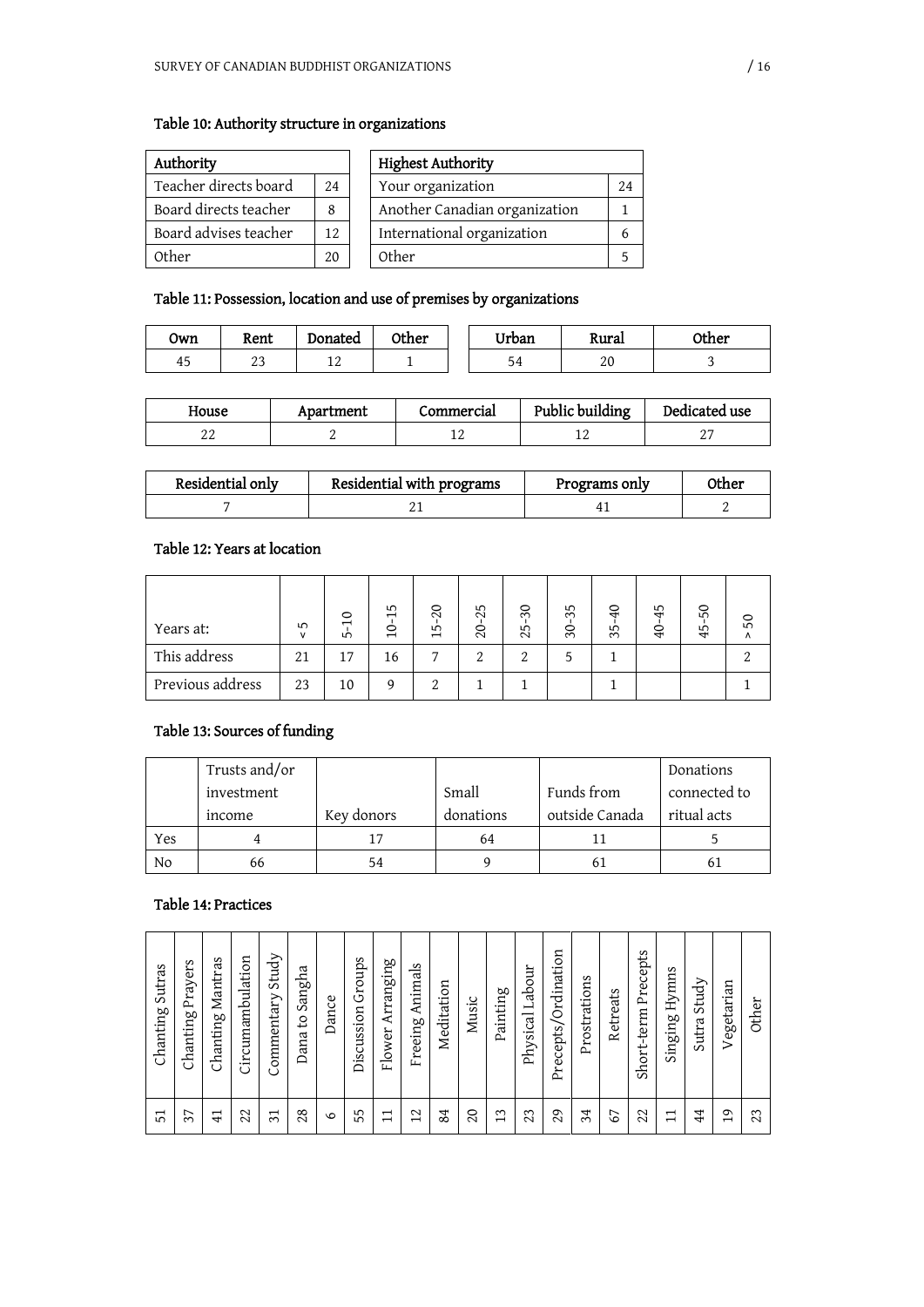## Table 15: Meditation

| 26              | Altruism                     |
|-----------------|------------------------------|
| 33              | (Counting)<br><b>Breaths</b> |
| 52              | (Noticing)<br><b>Breaths</b> |
| 51              | Calming                      |
| $\Omega$        | Kung<br>С'n                  |
| 27              | Sadhana<br>Deity             |
| 17              | Dzogchen                     |
| 46              | Insight                      |
| $\mathcal{S}$   | Sitting<br>Just.             |
| $\mathbf{1}$    | Koan                         |
| 45              | Kindness<br>Loving           |
| $\overline{19}$ | Mudra                        |
| 5               | Ġі<br>Tai                    |
| $\overline{31}$ | Visualization                |
| 日               | Postures<br>Yoga             |
| 54              | Walking                      |
| 22              | Zazen                        |
| 14              | Other                        |

## Table 16: Congregations where an ethnic group comprises more than fifty percent of the Sangha

| Western | hinese | apanese | Tibetan | Vietnamese | Sri Lankan | ንther |
|---------|--------|---------|---------|------------|------------|-------|
| ΞJ      |        |         |         |            |            |       |

## Table 17: Generational citizenship composition of congregations

| ৡ                          | $\circ$ | 5 | $\mathsf{a}$ | 15     | $\boldsymbol{S}$ | 25 | $\boldsymbol{30}$ | 35     | $\overline{\mathbf{a}}$ | 45 | SO <sub>1</sub> | 55 | $\infty$ | 65 | $\mathcal{R}$ | 75 | 80 | 85 | $\boldsymbol{8}$ | 95     | 100 |
|----------------------------|---------|---|--------------|--------|------------------|----|-------------------|--------|-------------------------|----|-----------------|----|----------|----|---------------|----|----|----|------------------|--------|-----|
| $3^{\text{rd}}$ Gen<br>CDN | 8       | 2 | 2            |        | 3                | 2  | 1                 |        | 5                       |    |                 |    | 3        |    |               | 5  | 7  |    | 8                | っ<br>∠ | 3   |
| $2nd$ Gen<br>CDN           | 11      | 4 | 6            |        | 12               | 3  | 3                 |        | 2                       | ᅩ  | っ               |    |          |    |               |    |    |    | и                |        |     |
| $1ST$ Gen<br>CDN           | 3       | 7 | 9            | ↑<br>∠ | ⇁                | 2  | 2                 | റ<br>∠ | 1                       | 2  |                 | 2  | 3        |    |               |    | 6  |    | 3                |        |     |

## Table 18: Family composition of congregations

| ৡ      | $\circ$           | ഥ            | $\mathsf{a}$ | 15 | $\boldsymbol{S}$ | 25 | ္က                | 35     | $\overline{\mathbf{a}}$ | 45 | $\mathbf{S}$ | 55 | ငွ       | 65       | $\mathcal{L}$ | 75 | 80 | 85 | $\boldsymbol{8}$ | 56 | 8<br>– |
|--------|-------------------|--------------|--------------|----|------------------|----|-------------------|--------|-------------------------|----|--------------|----|----------|----------|---------------|----|----|----|------------------|----|--------|
| Indiv. |                   |              | ◠            |    | 3                | 4  | $\mathbf{\Omega}$ | ↑<br>▵ | $\Omega$                |    | 2            |    | 4        |          | 6             | 4  | 2  | 3  | 8                | 4  | 10     |
| Couple | $\mathbf{\Omega}$ | 5            | 9            | 3  | 13               | 6  | 4                 | っ      | 3                       |    | 3            |    |          | $\Omega$ | 2             |    |    |    |                  |    |        |
| Family | 17                | $\mathbf{6}$ | 5            |    | 4                | 4  | $\mathbf{\Omega}$ |        |                         |    | っ            |    | $\Omega$ |          | 2             |    | 2  |    |                  |    |        |

## Table 19: Age composition of congregations

| ৯         | $\bullet$ | <b>IO</b> | $\mathbf{a}$   | $\frac{5}{1}$ | $\overline{c}$ | 25             | $\boldsymbol{30}$ | 35 | ទ  | 45 | $\mathbf{S}$ | 55             | 8 | 65 | 20 | 75     | 80 | 85 | $\mathsf{S}$ | 95 | 100 |
|-----------|-----------|-----------|----------------|---------------|----------------|----------------|-------------------|----|----|----|--------------|----------------|---|----|----|--------|----|----|--------------|----|-----|
| >65       | 13        | 8         | 11             | 8             | $\overline{4}$ | 3              | $\overline{4}$    | 1  | T  |    | 2            |                |   |    |    |        |    |    |              |    |     |
| $50 - 65$ | 4         |           | $\overline{2}$ |               | 11             | 3              | 12                | 8  | 7  | 2  | 6            | $\overline{2}$ | 1 |    |    |        | 2  |    |              |    |     |
| 35-50     | 4         | 1         | 2              | 2             | 10             | 5              | 8                 | 4  | 10 | 1  | 5            | 1              | 1 |    |    | ↑<br>∠ |    |    |              |    |     |
| $20 - 35$ | 8         | 10        | 14             | 2             | 16             | $\overline{4}$ | 3                 | 1  | T  |    |              | $\mathbf{1}$   |   |    |    |        |    |    |              |    |     |
| $10 - 20$ | 23        | 12        | 7              |               |                |                |                   |    |    |    |              |                |   |    |    |        | 1  |    |              |    |     |
| $-10$     | 29        | 1<br>┻    |                |               | 1              |                |                   |    |    |    |              |                |   |    |    |        |    |    |              |    |     |